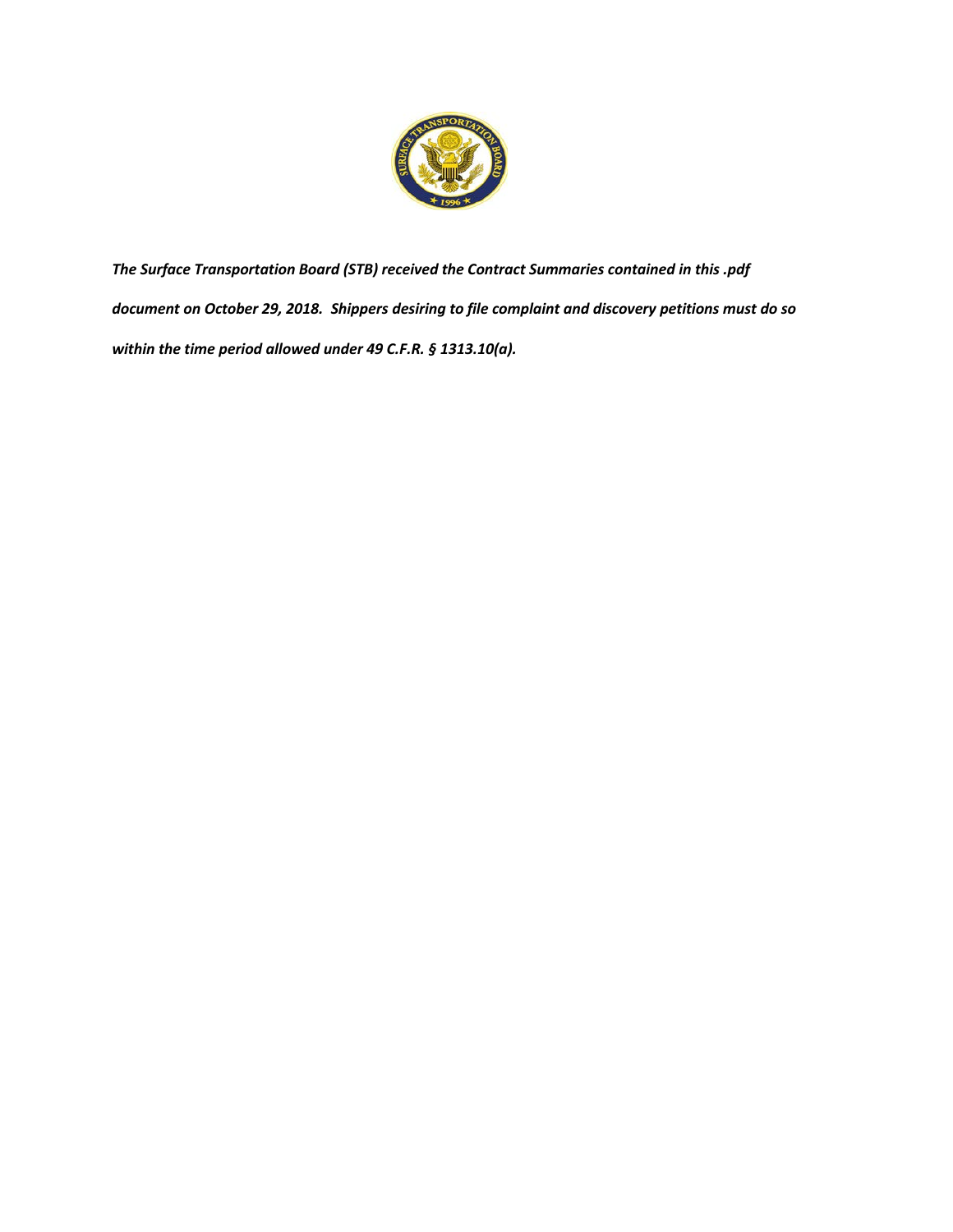

STB-UPI5CQ 90656

# **UNION PACIFIC RAILROAD COMPANY**

# **CONTRACT SUMMARY**

**Issued:**  October 23, 2018

**Effective:** October 1, 2018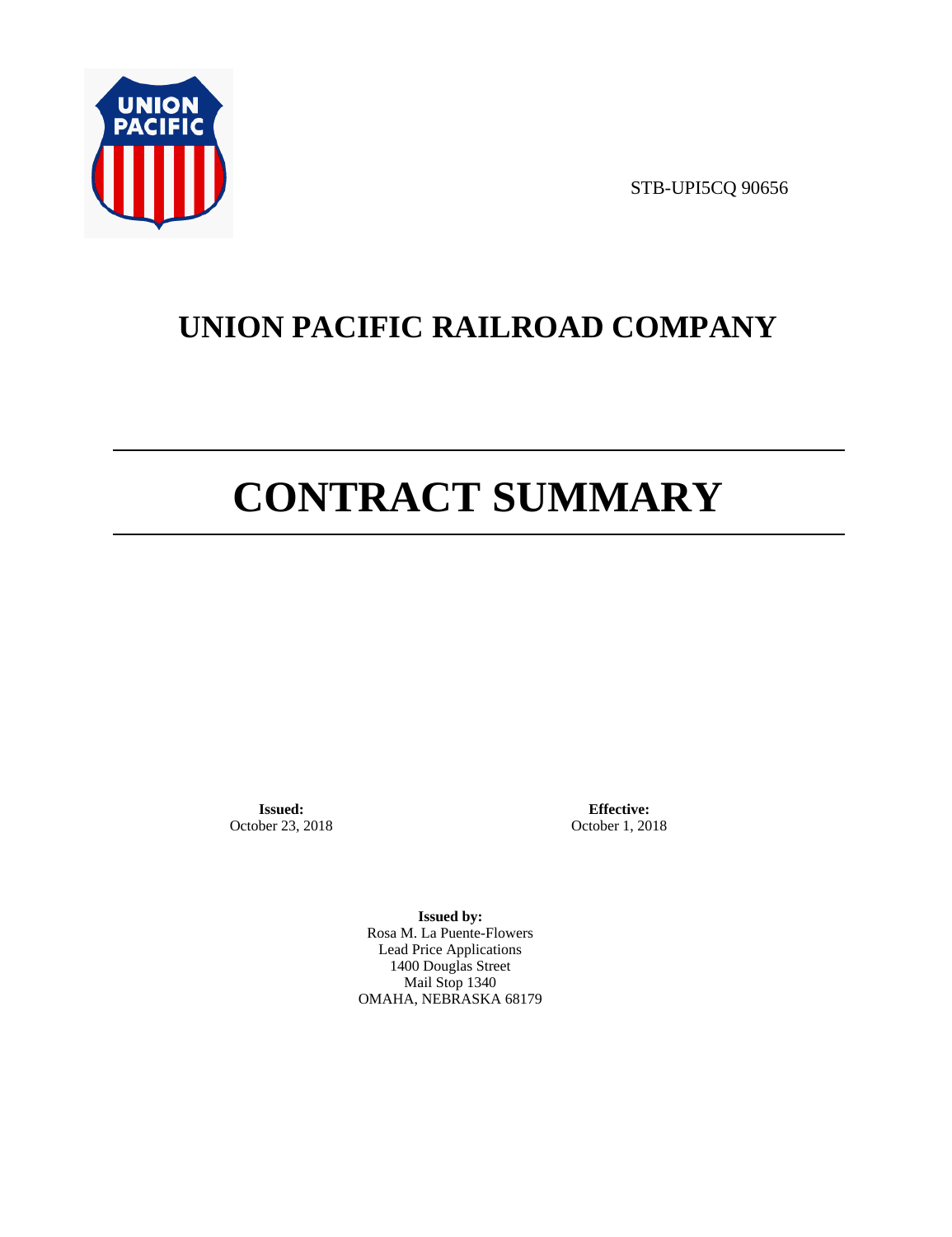UNION PACIFIC RAILROAD COMPANY 1400 Douglas St. Omaha, NE 68179

## **COMMODITY:**

Barley

# **SHIPPER:**

GRAINCORP OPERATIONS LTD

#### **ORIGIN(S):**

NEW WESTMINSTER, BC

# **DESTINATION(S):**

CENTRAL POINT, OR

### **PORT(S):**

Not Applicable

# **DURATION:**

 Effective Date: October 1, 2018 Expiration Date: September 30, 2019

# **RAIL CAR DATA:**

No cars dedicated to service under this Contract. Cars are provided on a common carrier basis only.

# **RATES & CHARGES:**

Not applicable

# **VOLUME:**

Single Car Shipments

# **SPECIAL FEATURES:**

Special Switching Provision

# **SPECIAL NOTICE:**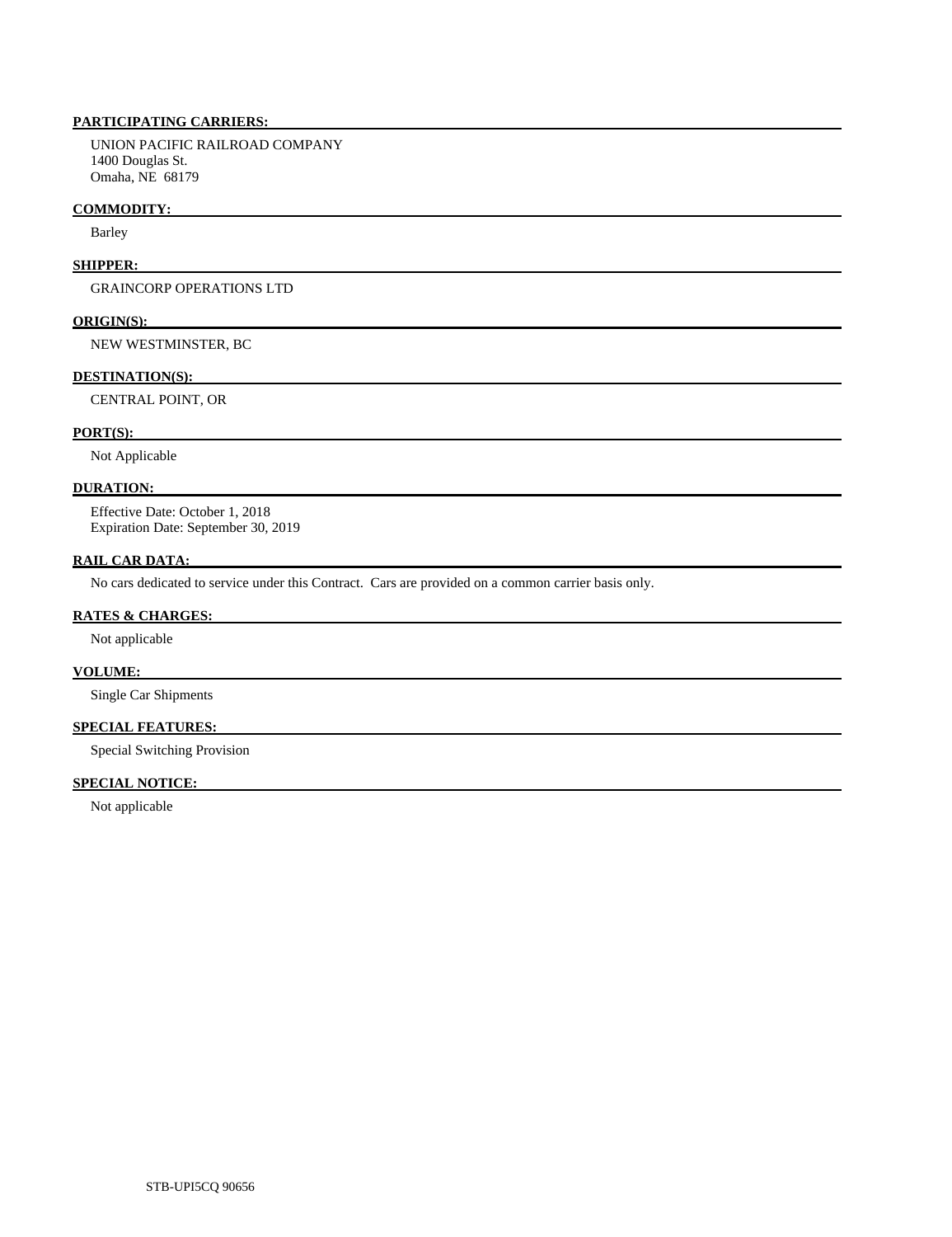

STB-UPOTMQ 160546-AE

# **UNION PACIFIC RAILROAD COMPANY**

# **AMENDED CONTRACT SUMMARY**

**Issued:**  October 23, 2018

**Effective:** January 1, 2018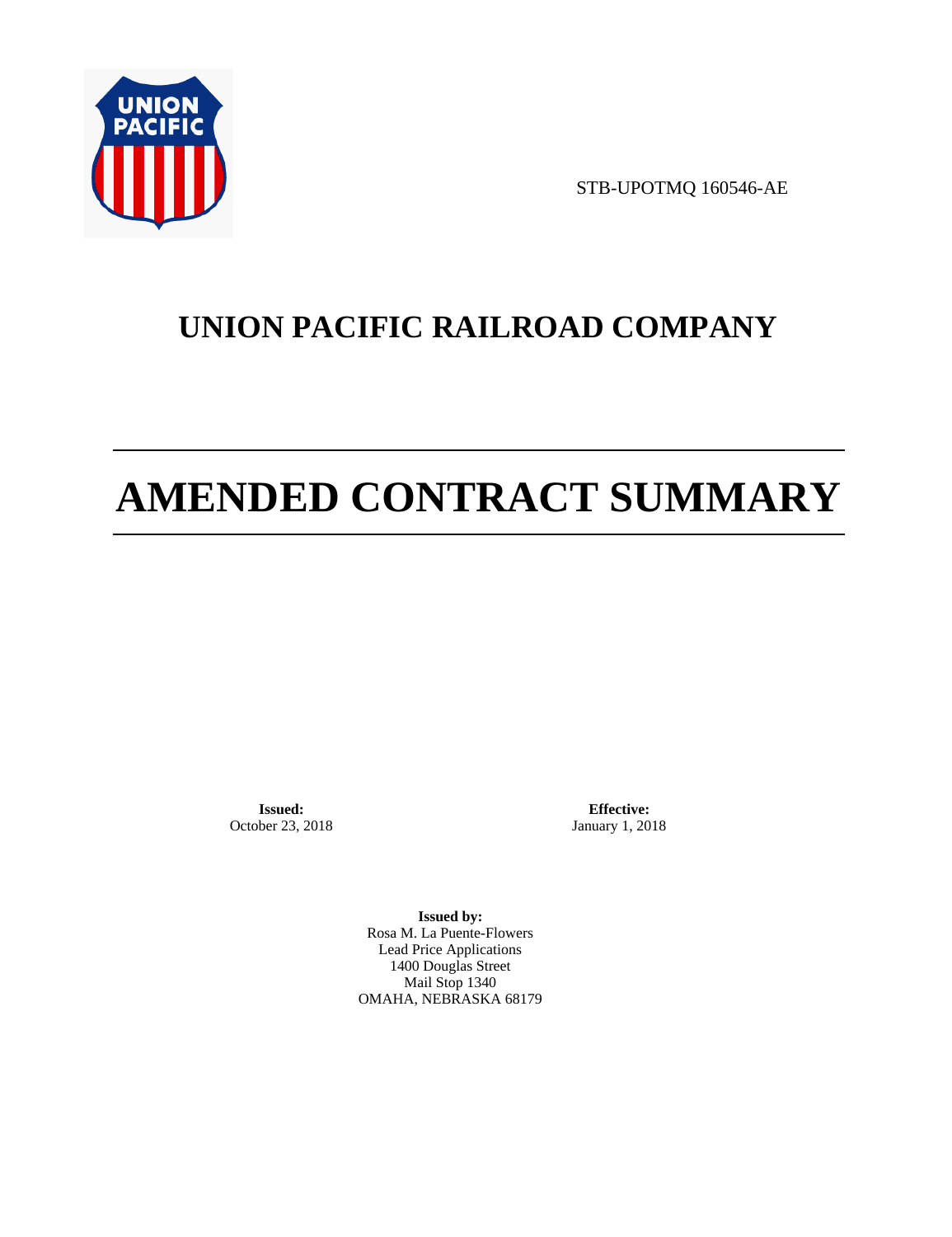FERROCARRIL MEXICANO S A DE C V **ADDITION**  Col. Bosques De Las Lomas Mexico City, DF 11700

 GREAT WESTERN RAILWAY COMPANY **ADDITION**  P O Box 537 Loveland, CO 80537

 KCSM **ADDITION**  Loveland, CO 80537

 UNION PACIFIC RAILROAD COMPANY 1400 Douglas St. Omaha, NE 68179

#### **COMMODITY:**

Corn Exc.Popcorn See 01152 **ADDITION** 

### **SHIPPER:**

JD HEISKELL

#### **ORIGIN(S):**

 PONTIAC, IL **ADDITION**  STERLING, IL **ADDITION**  BELMOND, IA **ADDITION**  VINCENT, IA **ADDITION**  HOPE, MN **ADDITION**  SYRACUSE, NE **ADDITION**  GARDEN CITY, IA **ADDITION**  NORTH PLATTE, NE **ADDITION**  CHAPIN, IA **ADDITION**  HAVELOCK, IA **ADDITION** 

# **DESTINATION(S):**

 SAN JUAN DE LOS LAG, JA **ADDITION**  SALINAS VICTORIA, NL **ADDITION**  CALIPATRIA, CA **ADDITION**  STOCKTON, CA **ADDITION**  WINDSOR, CO **ADDITION**  CA GRP (See Exhibit Definition) MARICOPA, AZ **ADDITION** 

#### **PORT(S):**

Not Applicable

#### **DURATION:**

 Effective Date: January 1, 2017 Amendment Effective Date: January 1, 2018 **ADDITION**  Expiration Date: September 30, 2018 **EXTENSION** 

# **RAIL CAR DATA:**

No cars dedicated to service under this Contract. Cars are provided on a common carrier basis only.

# **RATES & CHARGES:**

Not applicable

#### **VOLUME:**

Minimum shipment of 92 carloads. **ADDITION**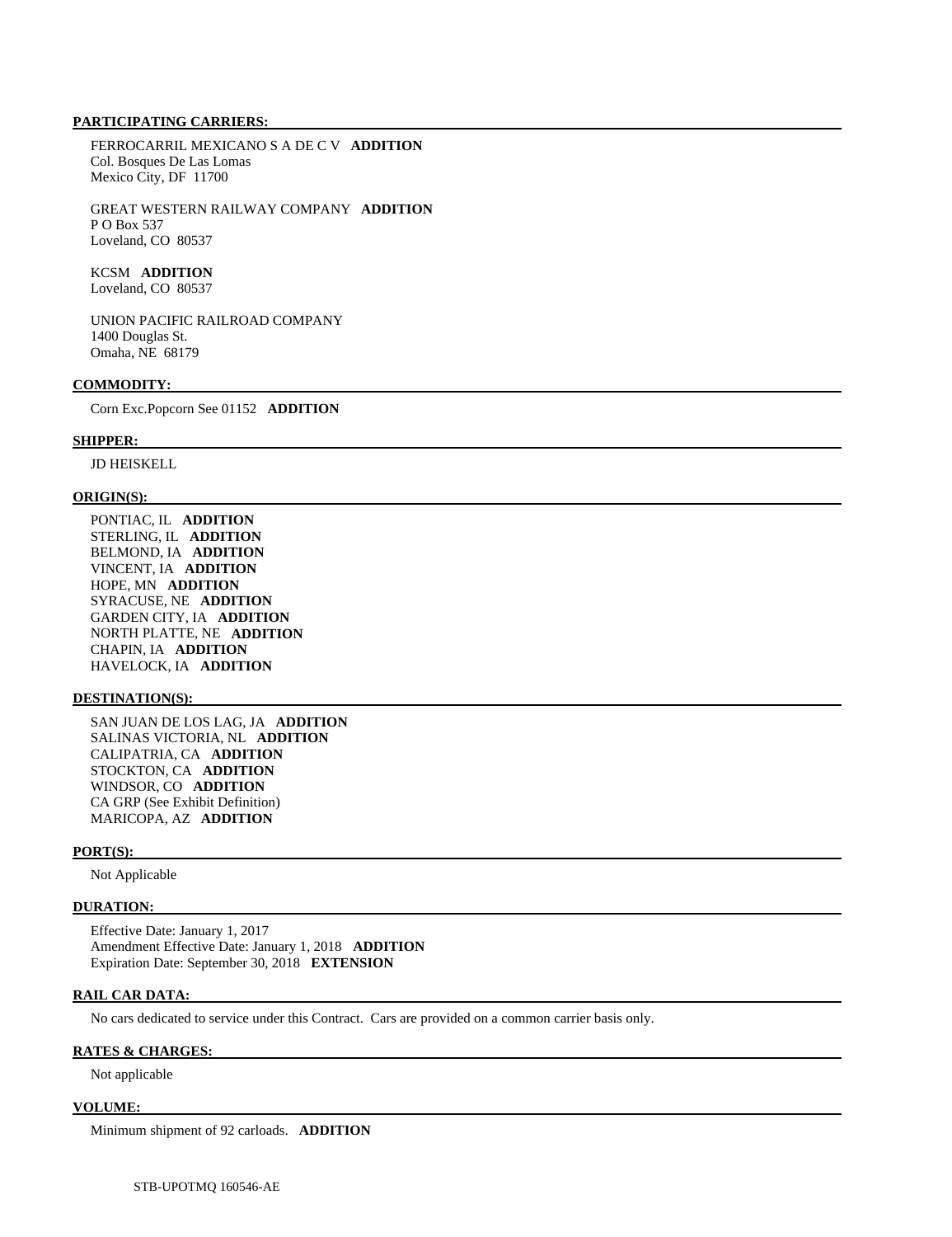# **SPECIAL FEATURES:**

Special Switching Provision

# **SPECIAL NOTICE:**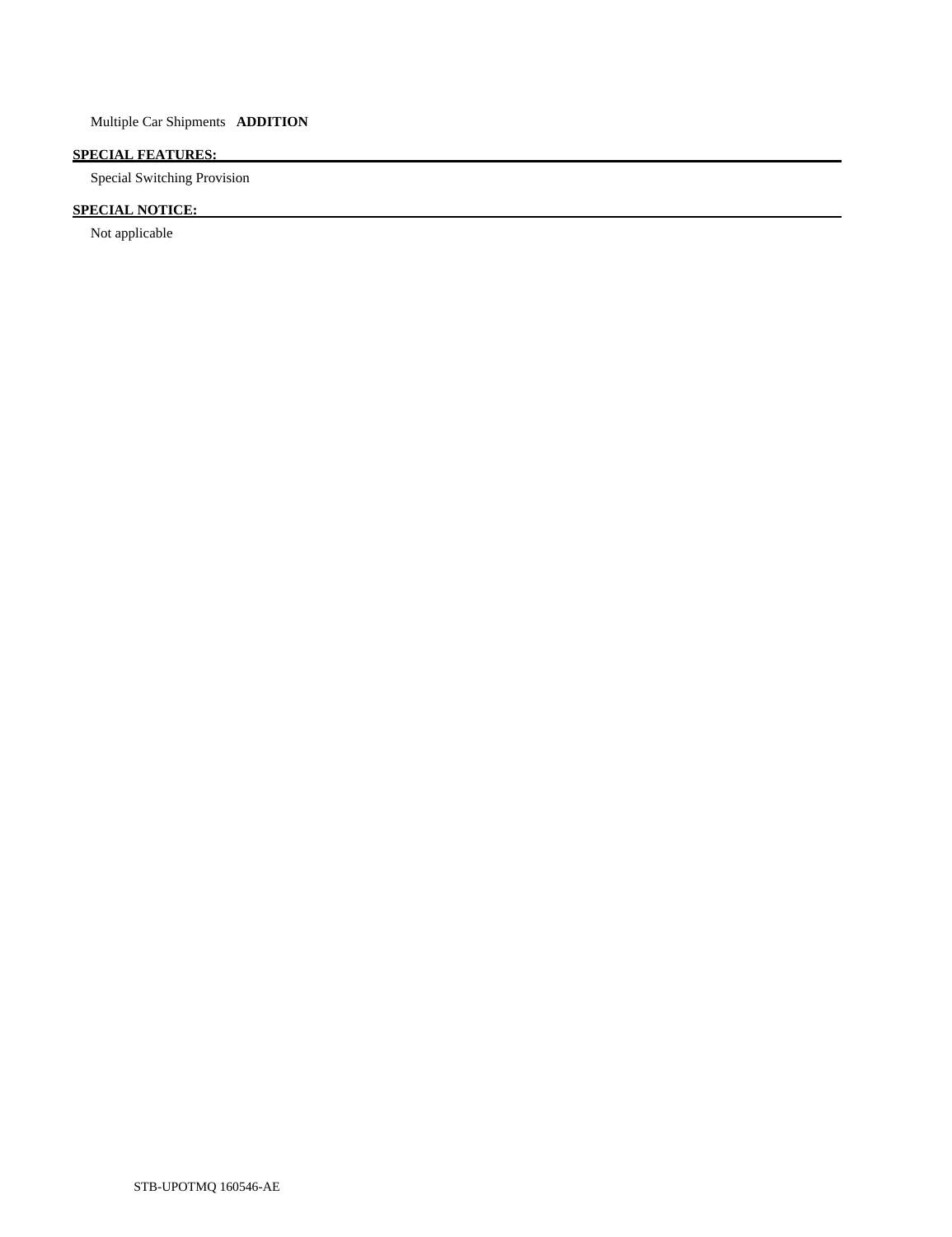CA GRP consist of: KEYES, CA **ADDITION**  PIXLEY, CA **ADDITION**  STOCKTON, CA **ADDITION**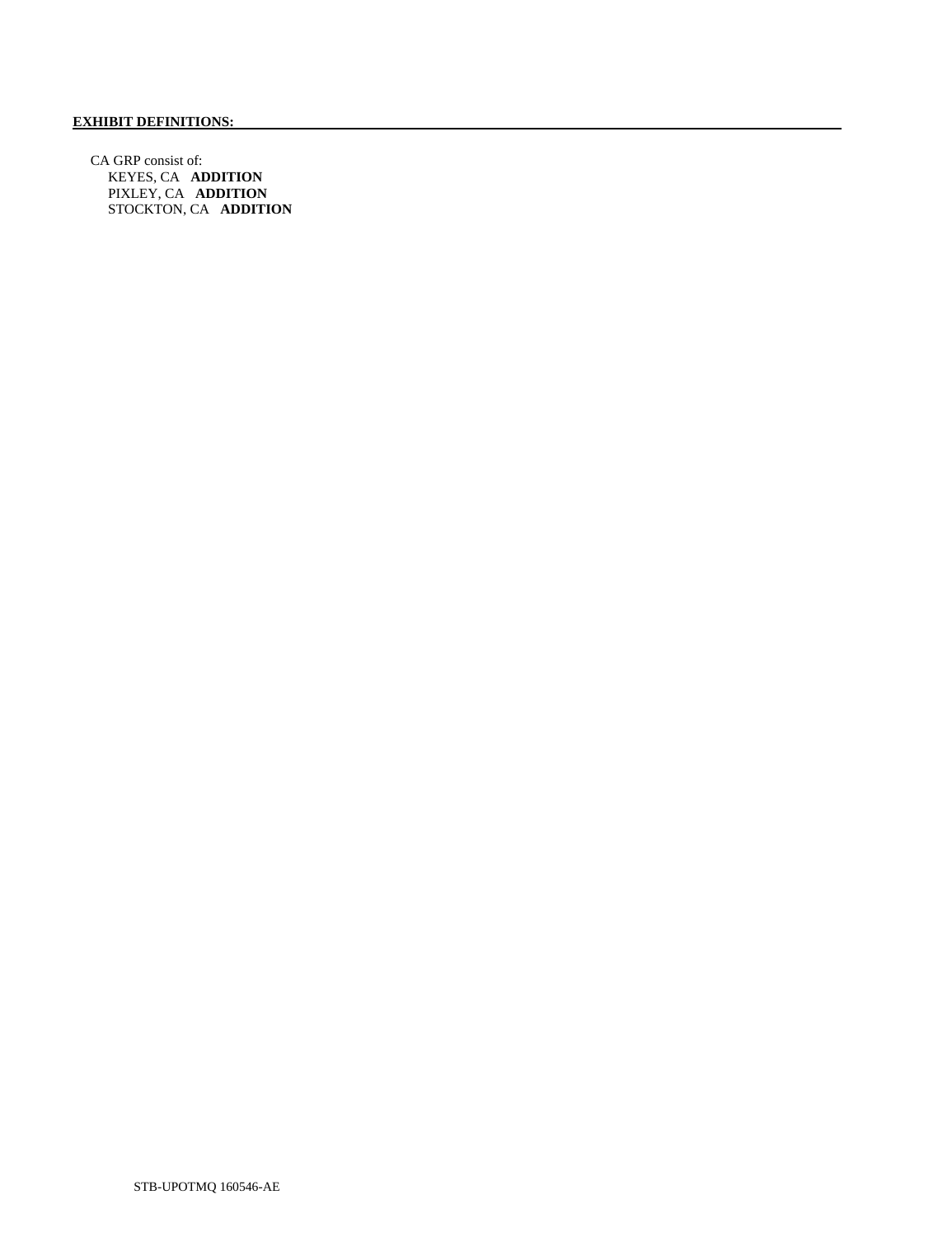

STB-UPOTMQ 162526-K

# **UNION PACIFIC RAILROAD COMPANY**

# **AMENDED CONTRACT SUMMARY**

**Issued:**  October 23, 2018

**Effective:** January 1, 2018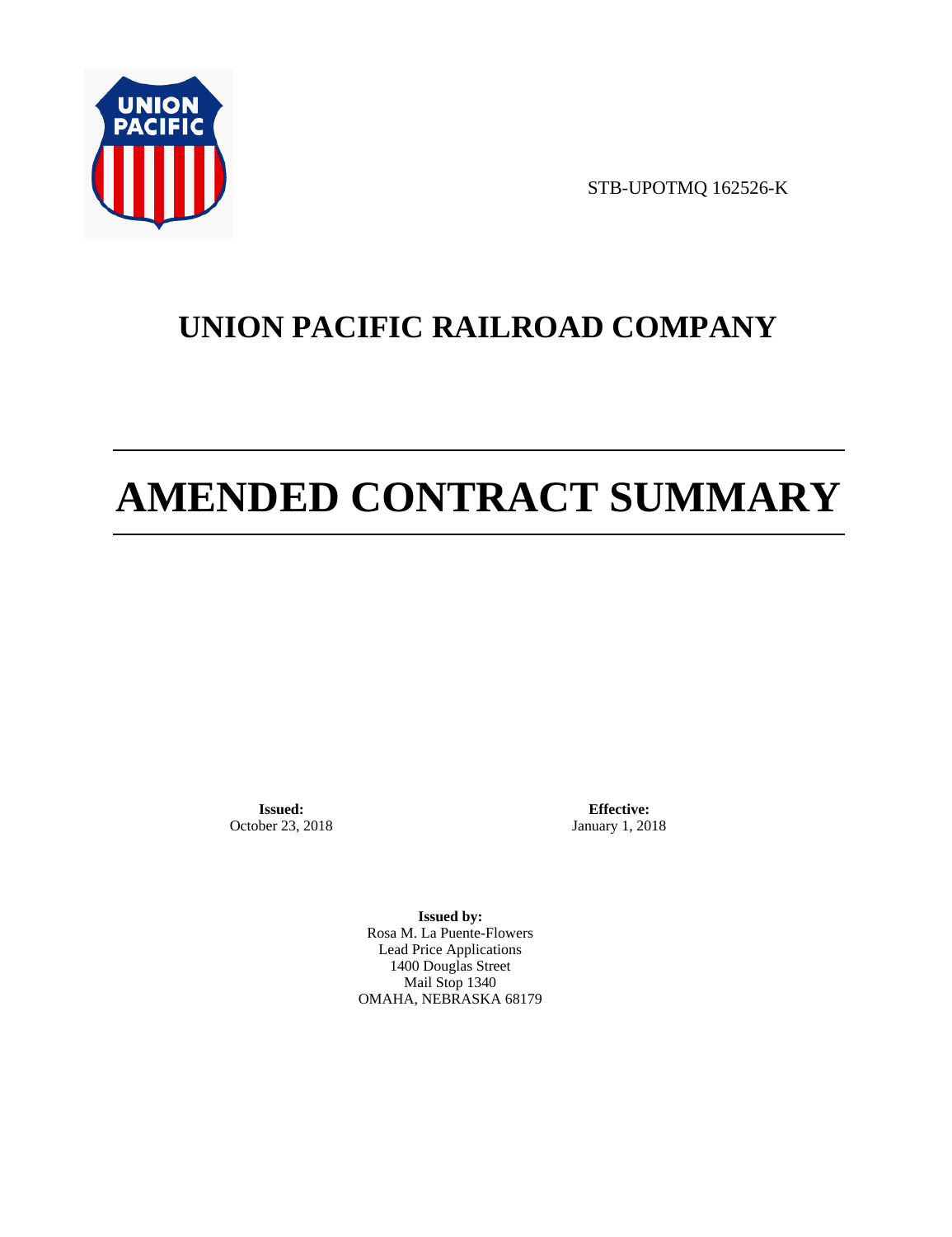FERROCARRIL MEXICANO S A DE C V **ADDITION**  Col. Bosques De Las Lomas Mexico City, DF 11700

 UNION PACIFIC RAILROAD COMPANY 1400 Douglas St. Omaha, NE 68179

### **COMMODITY:**

 Malt **ADDITION**  Wheat Exc.Buckwheat See 01139 **ADDITION**  Corn Exc.Popcorn See 01152 **ADDITION**  Corn Flour **ADDITION**  Corn Meal Or Flour Exc.Animal Or Poultry Feed See 20421- 20423 **ADDITION** 

#### **SHIPPER:**

 CARGILL ANIMAL NUTRITION **ADDITION**  CARGILL MALT **ADDITION**  CARGILL INC **ADDITION** 

#### **ORIGIN(S):**

 EAST ST LOUIS, IL **ADDITION**  VERNON, CA **ADDITION**  CLEARFIELD, UT **ADDITION**  HARTLEY, IA **ADDITION**  KANSAS CITY, MO **ADDITION**  SAVAGE, MN **ADDITION**  BRIDGEVIEW, IL **ADDITION**  CHICAGO, IL **ADDITION**  STOCKTON, CA **ADDITION** 

## **DESTINATION(S):**

 MOUNT PLEASANT, TX **ADDITION**  PHOENIX, AZ **ADDITION**  BLAIR, NE **ADDITION**  CADEREYTA, NL **ADDITION**  LAREDO, TX **ADDITION**  SALT LAKE CITY, UT **ADDITION**  HOUSTON, TX **ADDITION**  SHEBOYGAN, WI **ADDITION**  CAMPO, AZ **ADDITION** 

# **PORT(S):**

Not Applicable

## **DURATION:**

 Effective Date: January 1, 2018 Amendment Effective Date: January 1, 2018 **ADDITION**  Expiration Date: December 31, 2018 **EXTENSION** 

# **RAIL CAR DATA:**

No cars dedicated to service under this Contract. Cars are provided on a common carrier basis only.

#### **RATES & CHARGES:**

Not applicable

#### **VOLUME:**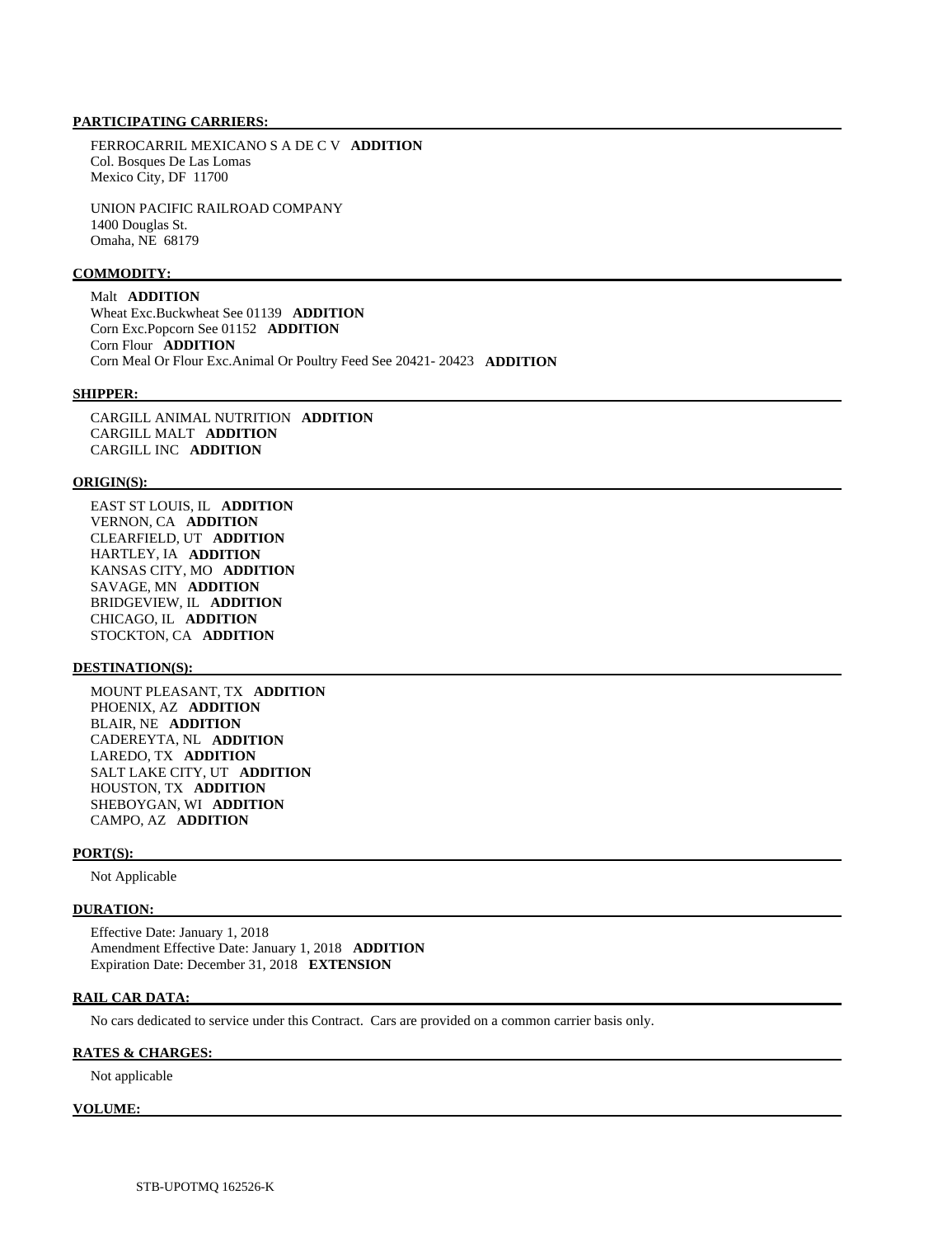# **SPECIAL FEATURES:**

 Special Switching Provision Not Applicable. This change pertained only to confidential data. (Switching)

# **SPECIAL NOTICE:**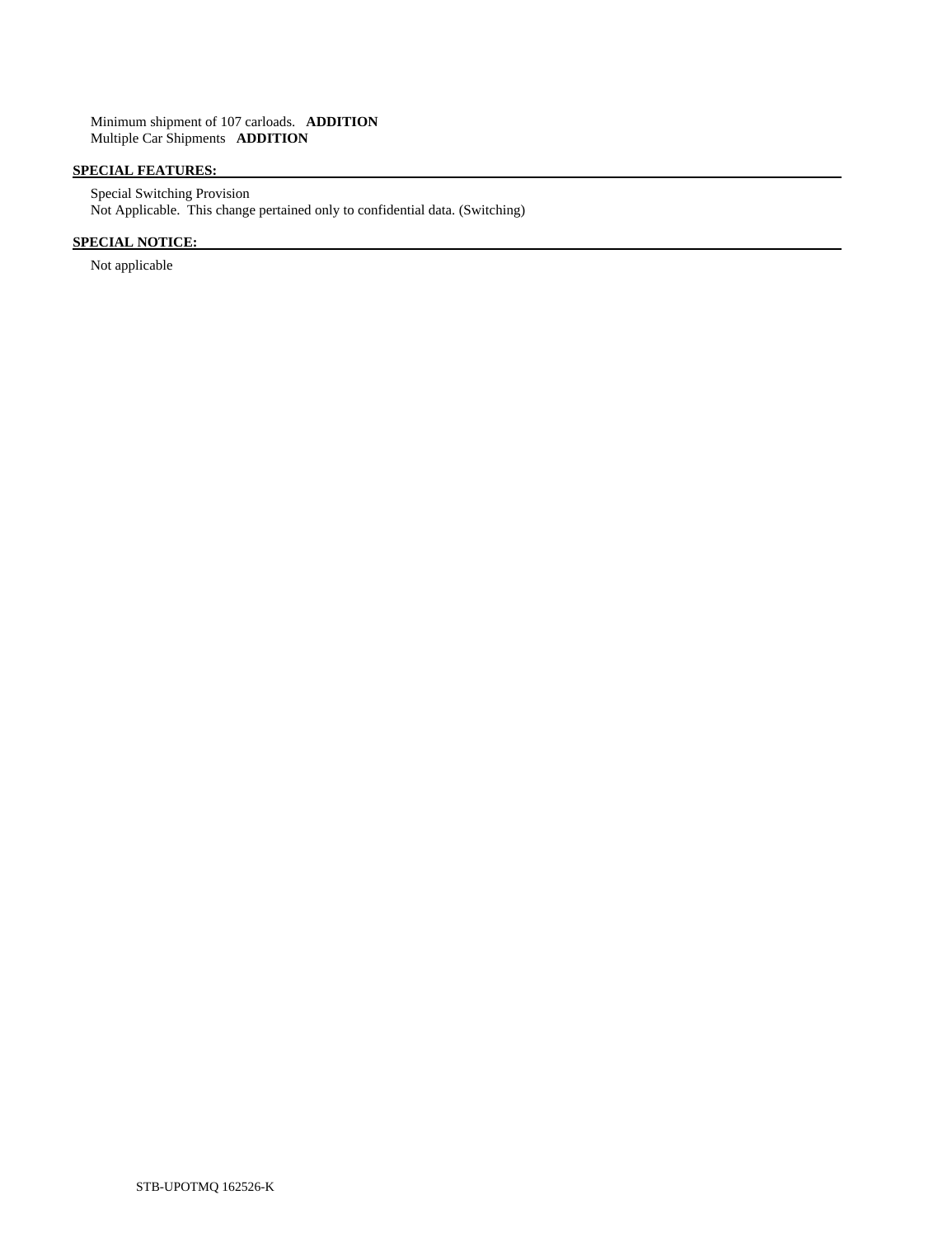

STB-UPOTMQ 163110-D

# **UNION PACIFIC RAILROAD COMPANY**

# **AMENDED CONTRACT SUMMARY**

**Issued:**  October 24, 2018

**Effective:** January 1, 2018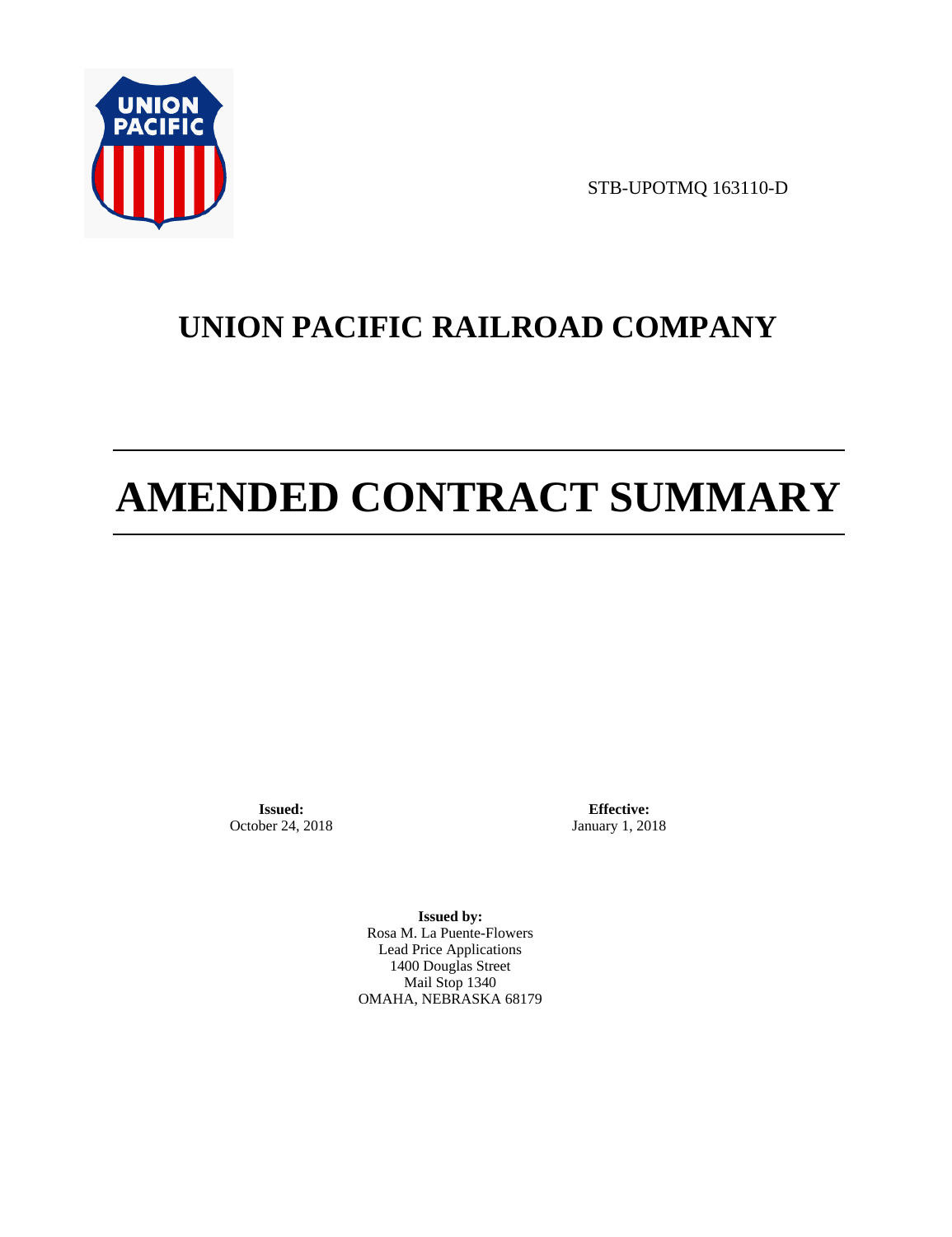UNION PACIFIC RAILROAD COMPANY 1400 Douglas St. Omaha, NE 68179

#### **COMMODITY:**

Corn Exc.Popcorn See 01152 **ADDITION** 

#### **SHIPPER:**

GREEN PLAINS INC

#### **ORIGIN(S):**

 FAIRMONT, MN **ADDITION**  SUPERIOR, IA **ADDITION**  CENTRAL CITY, NE **ADDITION** 

# **DESTINATION(S):**

 EAST ST LOUIS GROUP (See Exhibit Definition) GRANITE CITY, IL **ADDITION**  CHICAGO, IL **ADDITION** 

#### **PORT(S):**

Not Applicable

# **DURATION:**

 Effective Date: January 1, 2018 Amendment Effective Date: January 1, 2018 **ADDITION**  Expiration Date: December 31, 2018 **EXTENSION** 

### **RAIL CAR DATA:**

No cars dedicated to service under this Contract. Cars are provided on a common carrier basis only.

# **RATES & CHARGES:**

Not applicable

# **VOLUME:**

Single Car Shipments **ADDITION** 

# **SPECIAL FEATURES:**

Special Switching Provision

# **SPECIAL NOTICE:**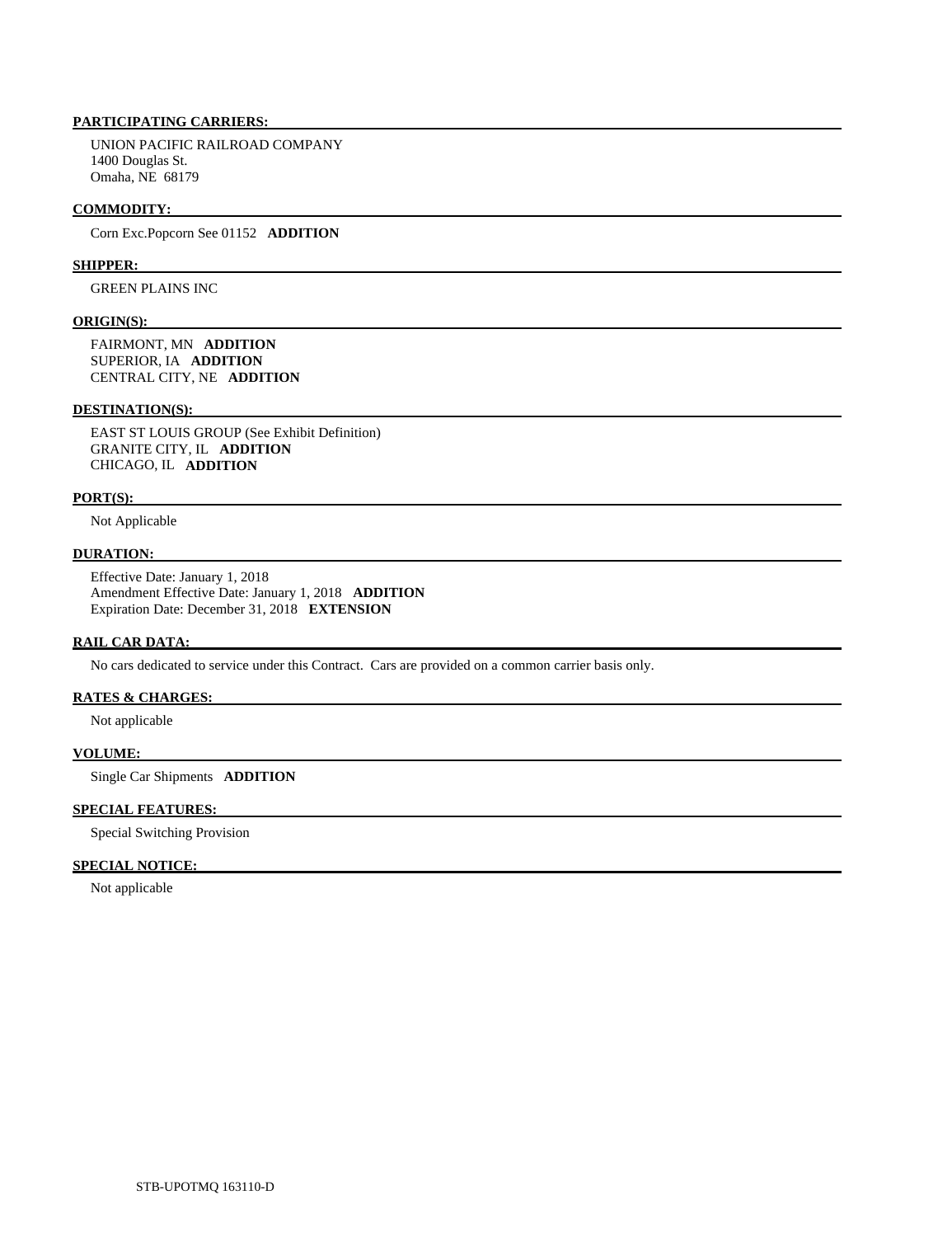EAST ST LOUIS GROUP consist of: EAST ST LOUIS, IL **ADDITION**  SAUGET, IL **ADDITION**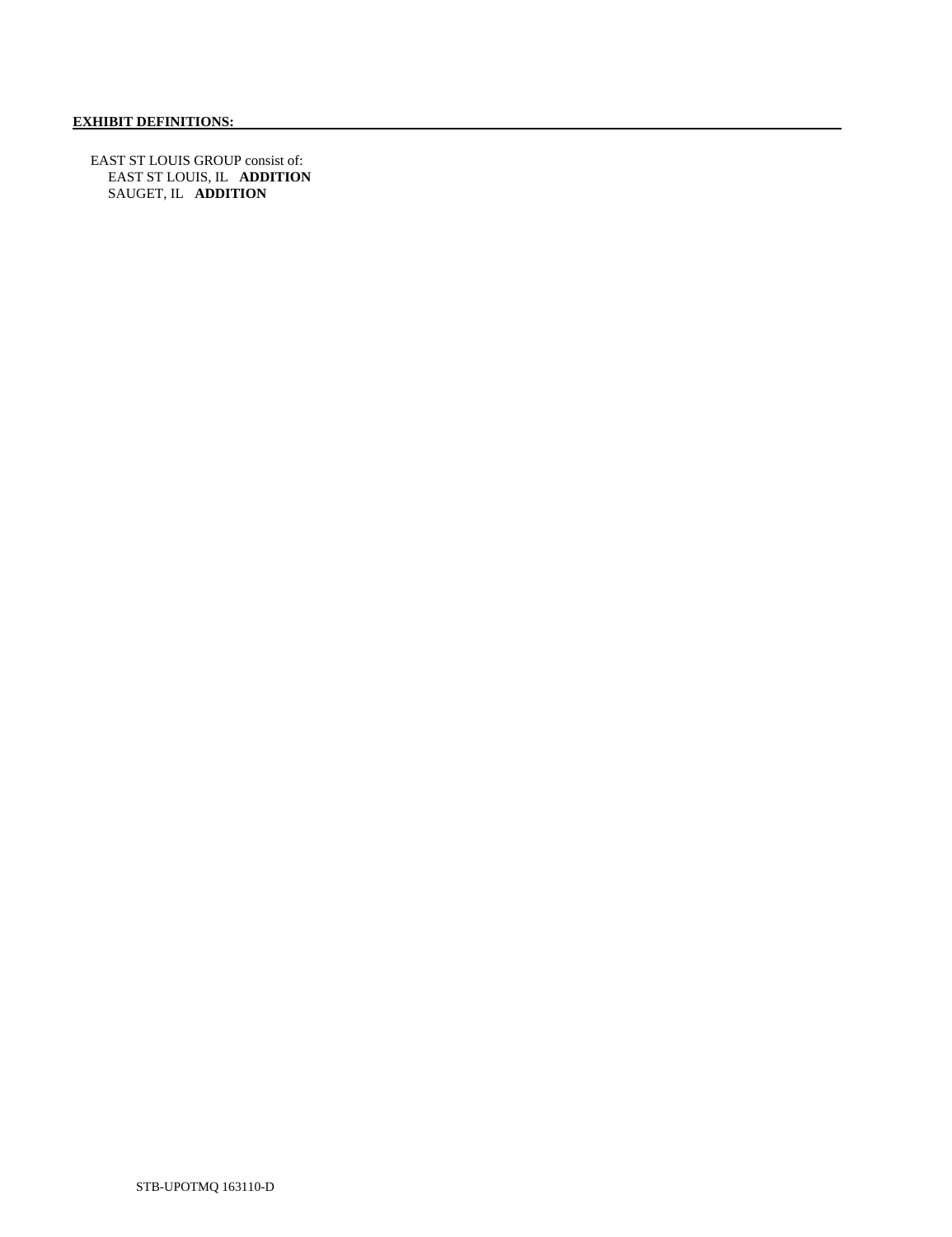

STB-UPOTMQ 163239-F

# **UNION PACIFIC RAILROAD COMPANY**

# **AMENDED CONTRACT SUMMARY**

**Issued:**  October 24, 2018

**Effective:** January 1, 2018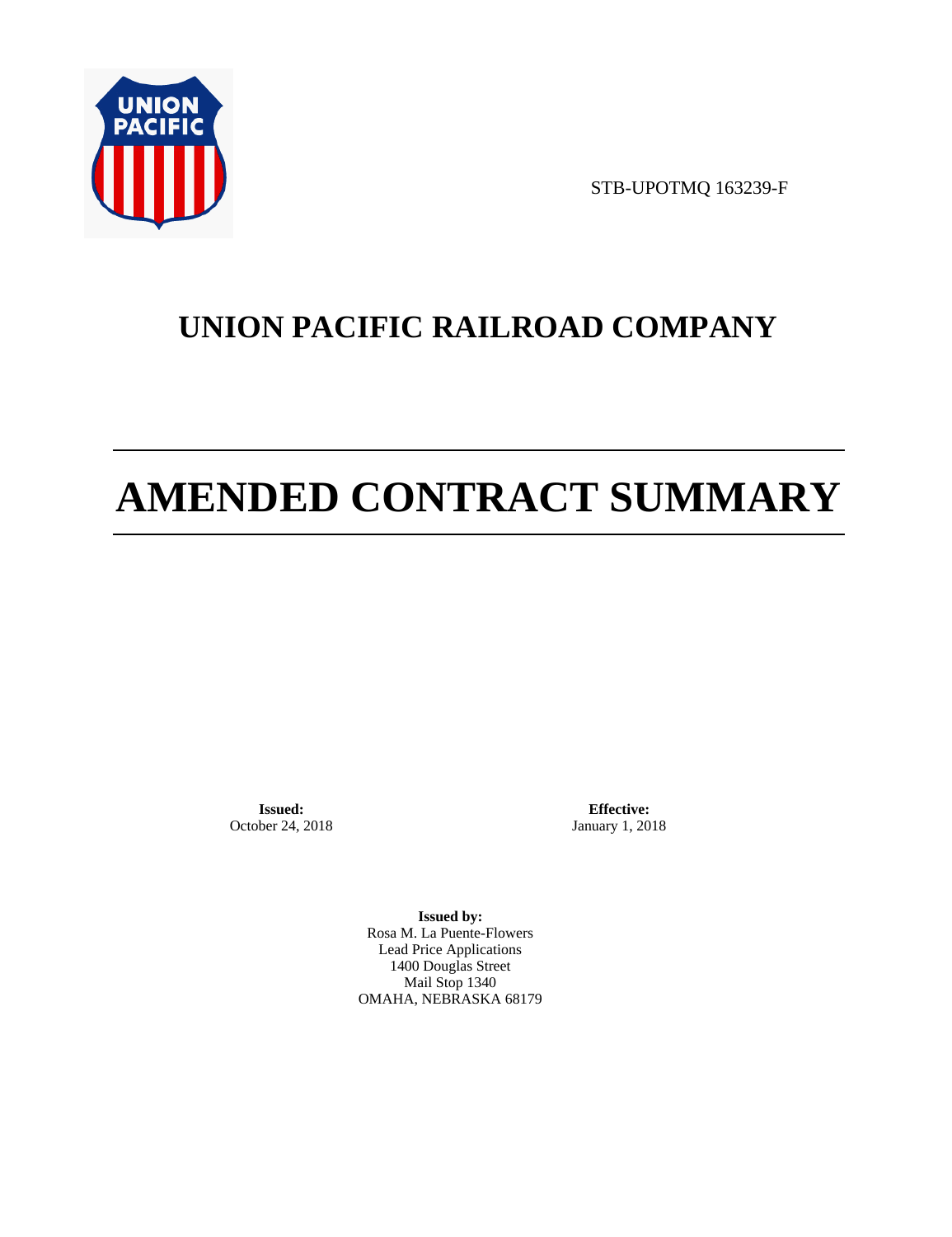# KCSM **ADDITION**

 UNION PACIFIC RAILROAD COMPANY 1400 Douglas St. Omaha, NE 68179

## **COMMODITY:**

 Wheat Exc.Buckwheat See 01139 **ADDITION**  Corn Exc.Popcorn See 01152 **ADDITION** 

# **SHIPPER:**

LANSING TRADE GROUP LLC **ADDITION** 

#### **ORIGIN(S):**

 GOODLAND, KS **ADDITION**  LINCOLN, ID **ADDITION**  GLENNS FERRY, ID **ADDITION**  ESSEX, MO **ADDITION**  HASTINGS, NE **ADDITION**  SAN ANTONIO, TX **ADDITION** 

#### **DESTINATION(S):**

 EAGLE PASS, TX **ADDITION**  NOGALES, AZ **ADDITION**  WINONA, MN **ADDITION**  MORALES, NL **ADDITION**  NEW BRAUNFELS, TX **ADDITION** 

#### **PORT(S):**

Not Applicable

# **DURATION:**

 Effective Date: January 1, 2018 Amendment Effective Date: January 1, 2018 **ADDITION**  Expiration Date: December 31, 2018 **EXTENSION** 

#### **RAIL CAR DATA:**

No cars dedicated to service under this Contract. Cars are provided on a common carrier basis only.

#### **RATES & CHARGES:**

Subject to increases.

#### **VOLUME:**

 Minimum shipment of 92 carloads. **ADDITION**  Multiple Car Shipments **ADDITION** 

#### **SPECIAL FEATURES:**

 Special Switching Provision Not Applicable. This change pertained only to confidential data. (Switching)

## **SPECIAL NOTICE:**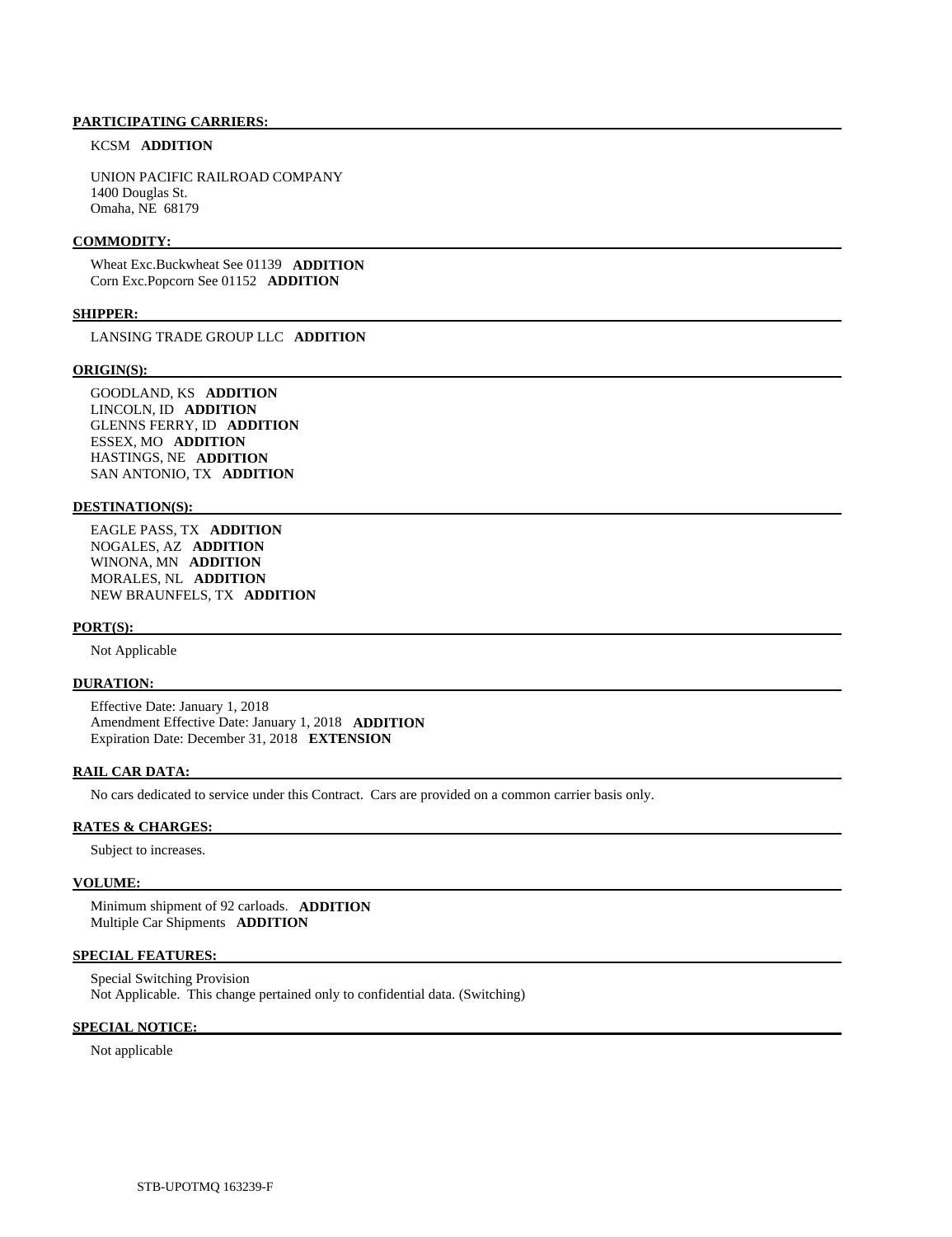

STB-UPOTMQ 163483-A

# **UNION PACIFIC RAILROAD COMPANY**

# **AMENDED CONTRACT SUMMARY**

**Issued:**  October 26, 2018

**Effective:** October 1, 2018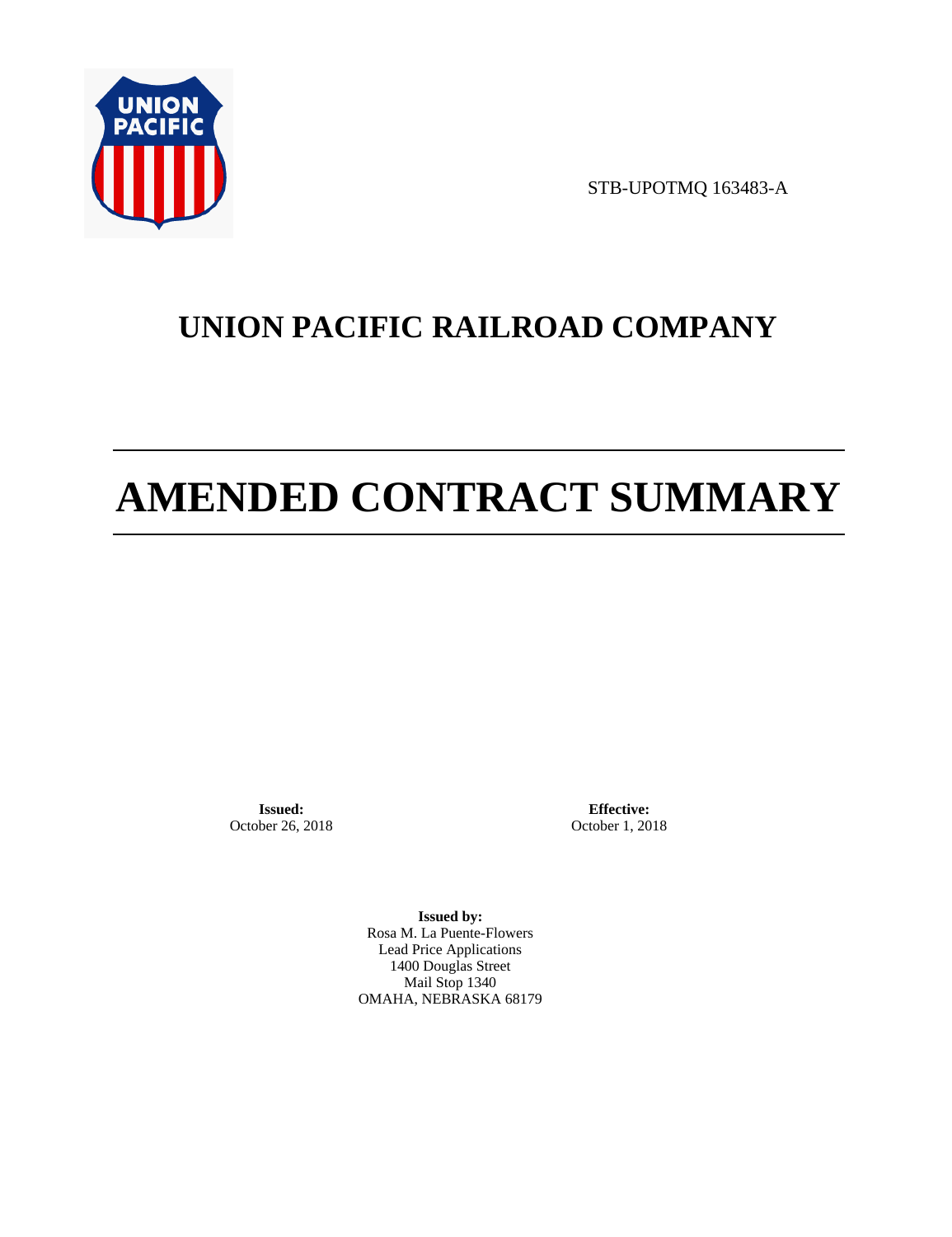FERROCARRIL MEXICANO S A DE C V Bosque De Ciruelos 99 - 4 Piso Col. Bosques De Las Lomas Mexico City, DF 11700

 UNION PACIFIC RAILROAD COMPANY 1400 Douglas St. Omaha, NE 68179

# **COMMODITY:**

 Corn Exc.Popcorn See 01152 **ADDITION**  Soybeans (Soya Beans) **ADDITION** 

#### **SHIPPER:**

GAVILON GLOBAL AG HOLDINGS LLC

#### **ORIGIN(S):**

 ORD, NE **ADDITION**  THUMEL, NE **ADDITION**  FARNHAMVILLE, IA **ADDITION** 

## **DESTINATION(S):**

 AMARILLO, TX **ADDITION**  CIUDAD OBREGON, SO **ADDITION**  CIUDAD INDUSTRIAL, SO **ADDITION** 

#### **PORT(S):**

Not Applicable

## **DURATION:**

 Effective Date: October 1, 2018 Amendment Effective Date: October 1, 2018 **ADDITION**  Expiration Date: December 31, 2018 **EXTENSION** 

# **RAIL CAR DATA:**

No cars dedicated to service under this Contract. Cars are provided on a common carrier basis only.

# **RATES & CHARGES:**

Not applicable

#### **VOLUME:**

 Minimum shipment of 107 carloads. Multiple Car Shipments

# **SPECIAL FEATURES:**

Special Switching Provision

# **SPECIAL NOTICE:**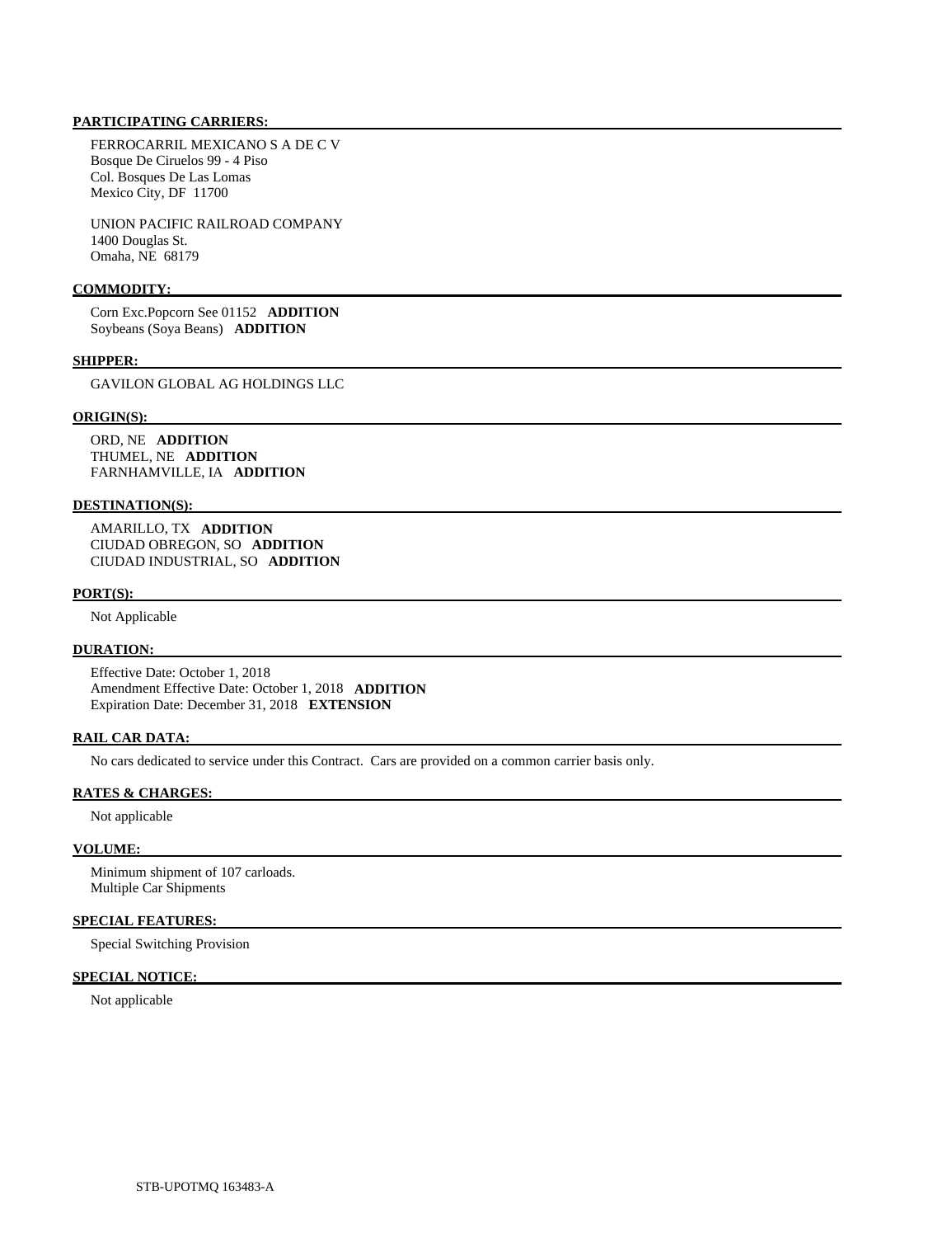

STB-UPOTMQ 163517-A

# **UNION PACIFIC RAILROAD COMPANY**

# **AMENDED CONTRACT SUMMARY**

**Issued:**  October 26, 2018

**Effective:** July 31, 2018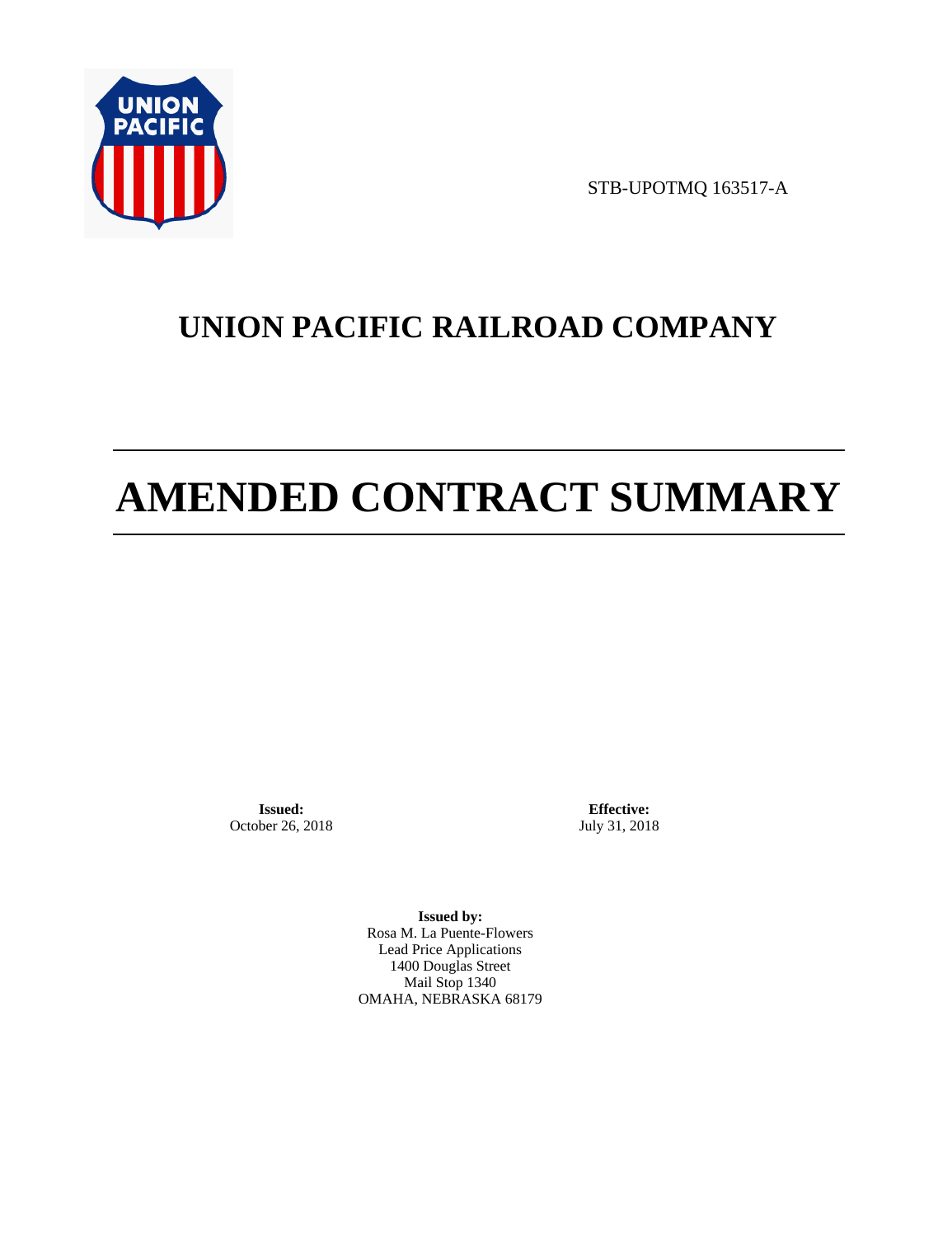FERROCARRIL MEXICANO S A DE C V **ADDITION**  Col. Bosques De Las Lomas Mexico City, DF 11700

# KCSM **ADDITION**

Mexico City, DF 11700

 UNION PACIFIC RAILROAD COMPANY 1400 Douglas St. Omaha, NE 68179

#### **COMMODITY:**

Corn Exc.Popcorn See 01152 **ADDITION** 

#### **SHIPPER:**

 JBS USA HEADQUARTERS **ADDITION**  CARGILL INC **ADDITION**  CHS INC **ADDITION** 

#### **ORIGIN(S):**

 ALLEN, IL **ADDITION**  HARTLEY, IA **ADDITION** 

## **DESTINATION(S):**

 GOMEZ PALACIO, DG **ADDITION**  PATTI, MH **ADDITION**  EL TULE, AG **ADDITION** 

#### **PORT(S):**

Not Applicable

# **DURATION:**

 Effective Date: July 31, 2018 Amendment Effective Date: July 31, 2018 **ADDITION**  Expiration Date: October 31, 2018 **EXTENSION** 

#### **RAIL CAR DATA:**

No cars dedicated to service under this Contract. Cars are provided on a common carrier basis only.

# **RATES & CHARGES:**

Subject to increases.

#### **VOLUME:**

 Minimum shipment of 92 carloads. **ADDITION**  Multiple Car Shipments **ADDITION** 

# **SPECIAL FEATURES:**

 Special Switching Provision Not Applicable. This change pertained only to confidential data. (Switching)

## **SPECIAL NOTICE:**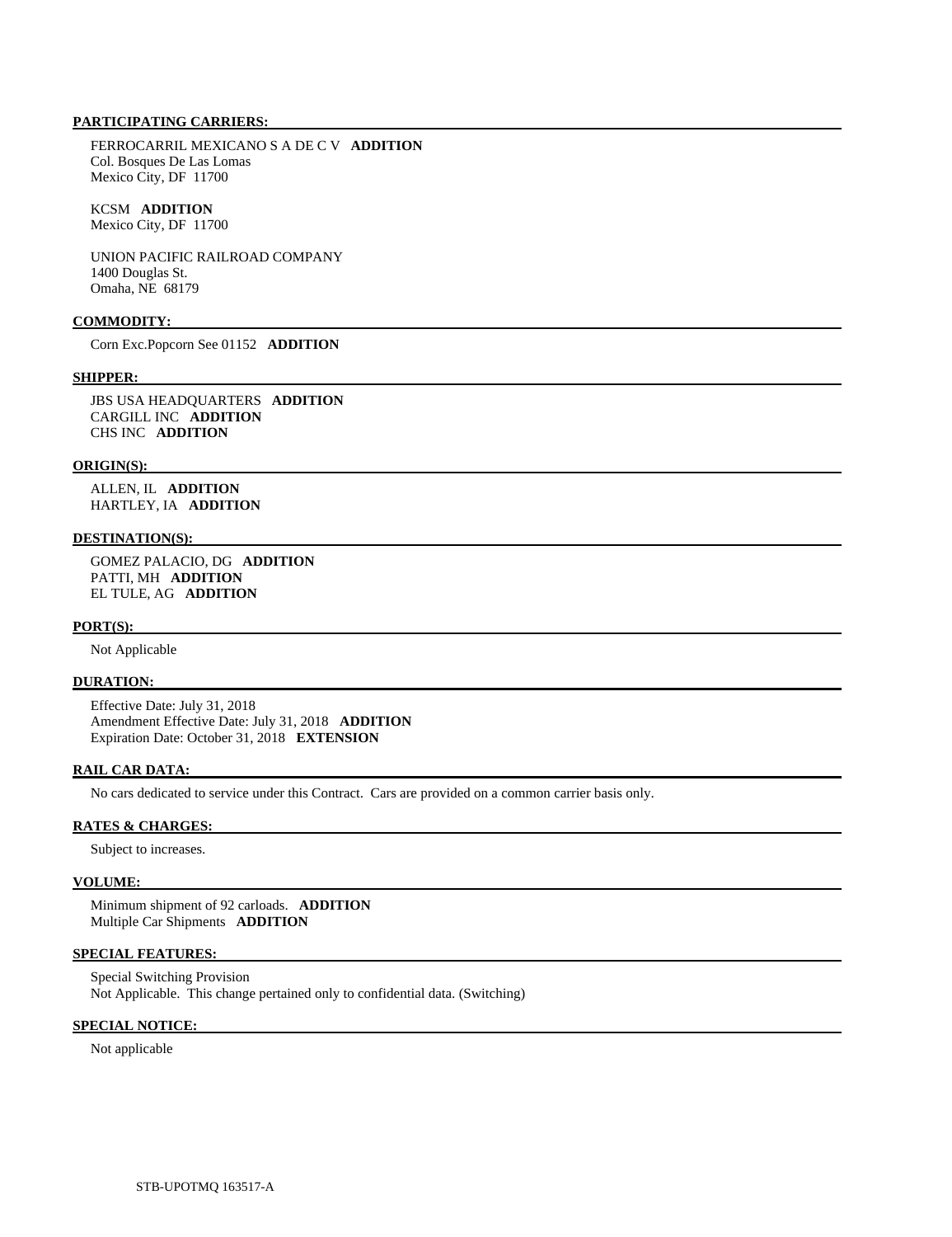

STB-UP-C-57124

# **UNION PACIFIC RAILROAD COMPANY**

# **CONTRACT SUMMARY**

**Issued:**  October 24, 2018

**Effective:** October 1, 2018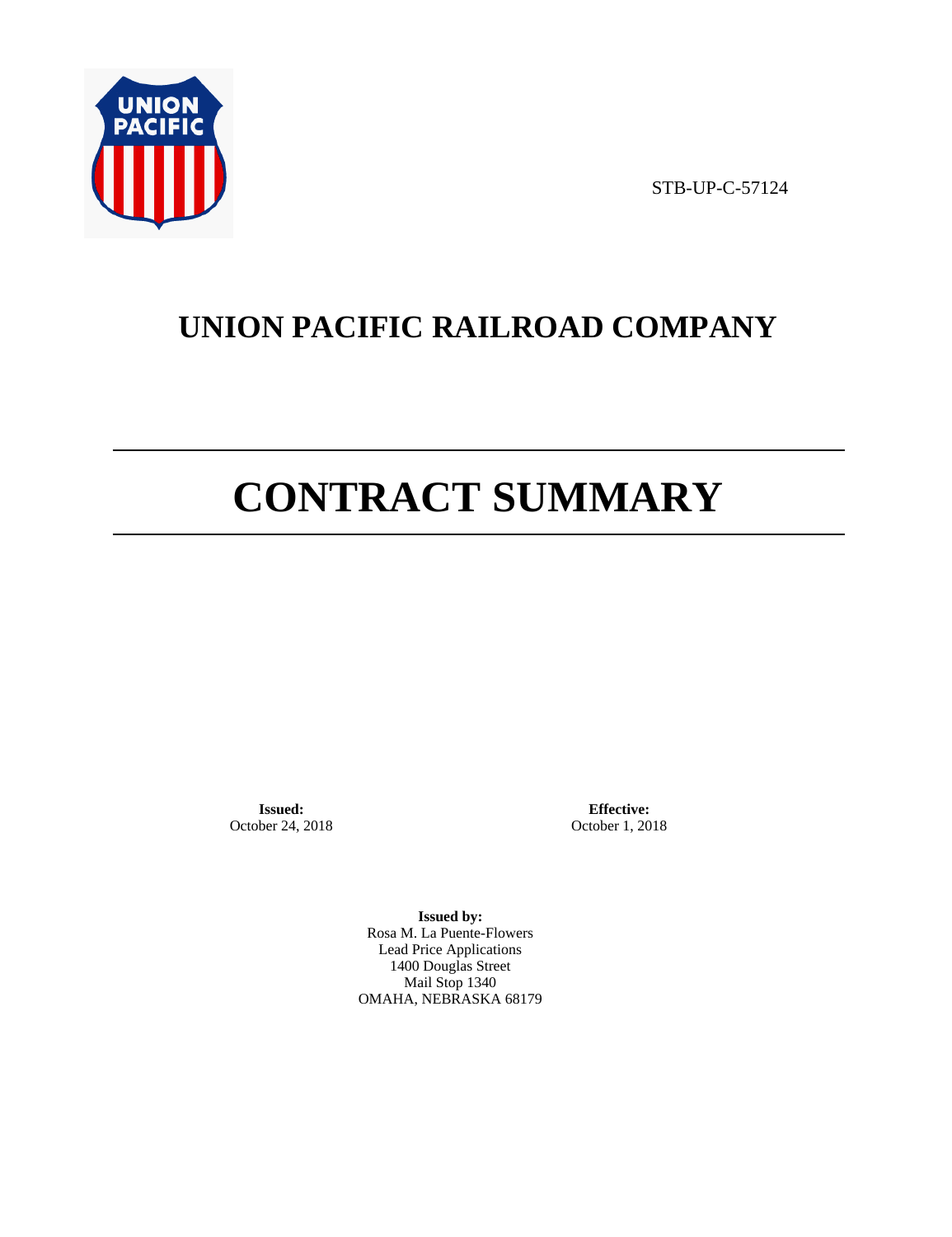UNION PACIFIC RAILROAD COMPANY 1400 Douglas St. Omaha, NE 68179

# **COMMODITY:**

# Corn Oil

 Nut Or Vegetable Oil Seed Cake Or Meal Or Other By-Products,Nec Exc.Corn See 20469,Cottonseed See 20914,Soybean See 20923 Or Fatty Acids See 28994

 Oil Foots, Oil Sediments Or Tank Bottoms, Soybean (Soya Bean), Liquid Or Solidified Soybean (Soya Bean) Oil Soap Stock

### **SHIPPER:**

CARGILL INC

# **ORIGIN(S):**

SIOUX CITY, IA

# **DESTINATION(S):**

CHICAGO, IL

# **PORT(S):**

Not Applicable

### **DURATION:**

 Effective Date: October 1, 2018 Expiration Date: September 30, 2019

## **RAIL CAR DATA:**

No cars dedicated to service under this Contract. Cars are provided on a common carrier basis only.

### **RATES & CHARGES:**

Not applicable

# **VOLUME:**

Single Car Shipments

# **SPECIAL FEATURES:**

Special Switching Provision

# **SPECIAL NOTICE:**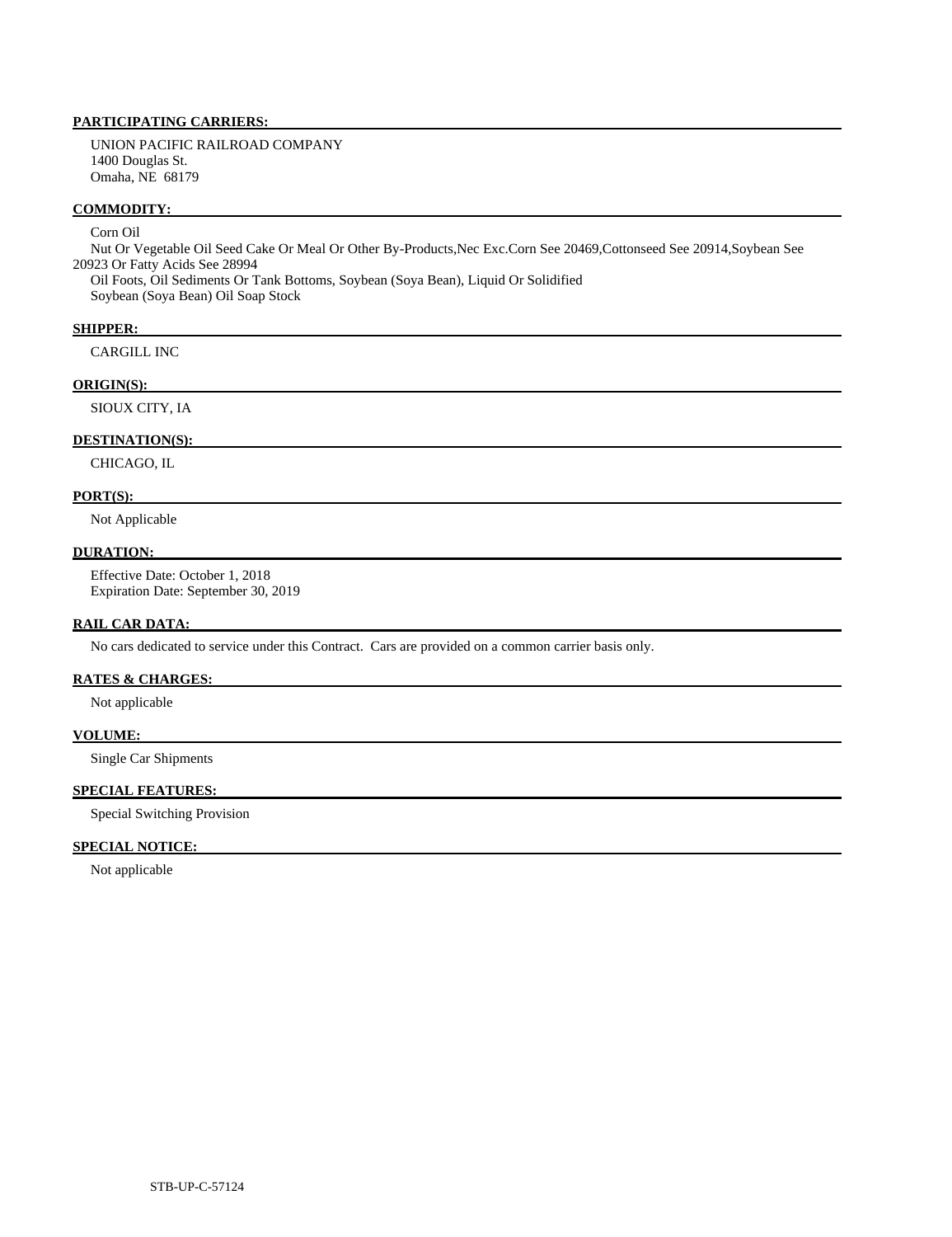

STB-UPUPCQ 102126

# **UNION PACIFIC RAILROAD COMPANY**

# **CONTRACT SUMMARY**

**Issued:**  October 23, 2018

**Effective:** September 1, 2018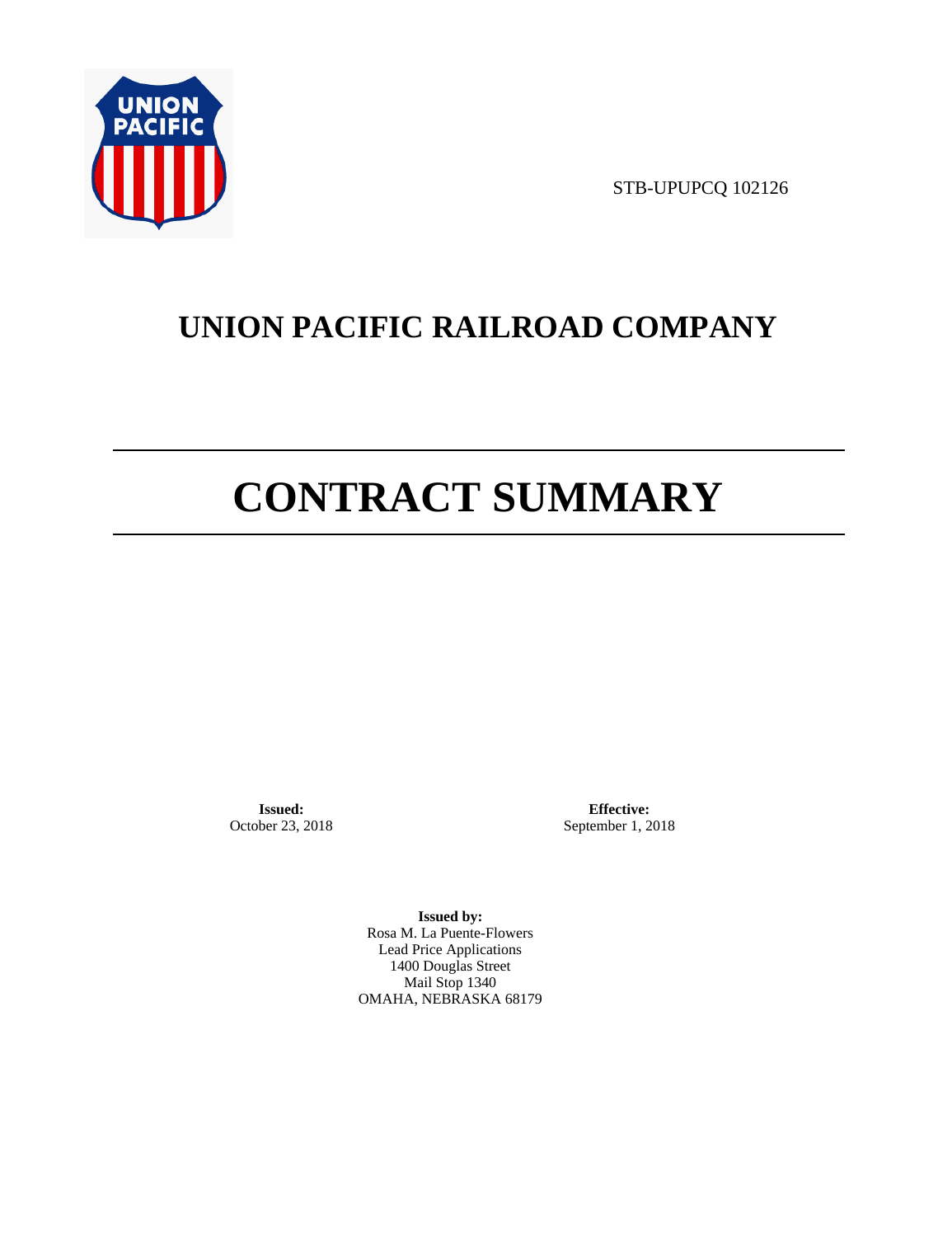FERROCARRIL MEXICANO S A DE C V Col. Bosques De Las Lomas Mexico City, DF 11700

 UNION PACIFIC RAILROAD COMPANY 1400 Douglas St. Omaha, NE 68179

# **COMMODITY:**

 Semolina And Flour Mixture Semolina

# **SHIPPER:**

GRUPO LA MODERNA SA DE CV

# **ORIGIN(S):**

 NOGALES, AZ CALEXICO, CA PASCUALITOS, BJ LAREDO, TX

# **DESTINATION(S):**

CLEBURNE, TX

### **PORT(S):**

Not Applicable

# **DURATION:**

 Effective Date: August 1, 2018 Expiration Date: August 31, 2019

#### **RAIL CAR DATA:**

Carrier Equipment not involved.

# **RATES & CHARGES:**

Subject to increases.

# **VOLUME:**

Single Car Shipments

# **SPECIAL FEATURES:**

Special Switching Provision

# **SPECIAL NOTICE:**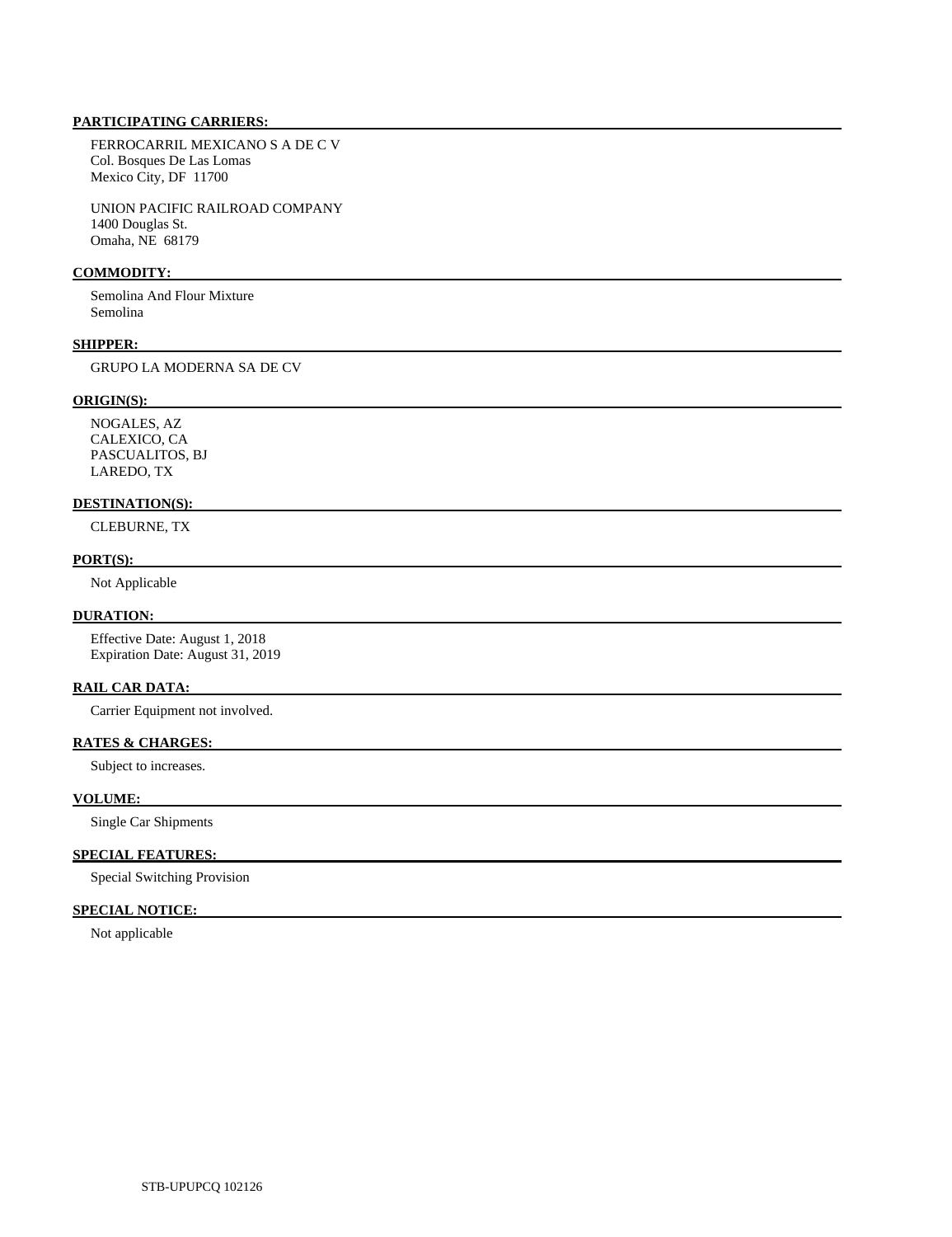

STB-UPUPCQ 56752.1-I

# **UNION PACIFIC RAILROAD COMPANY**

# **AMENDED CONTRACT SUMMARY**

**Issued:**  October 26, 2018

**Effective:** October 1, 2018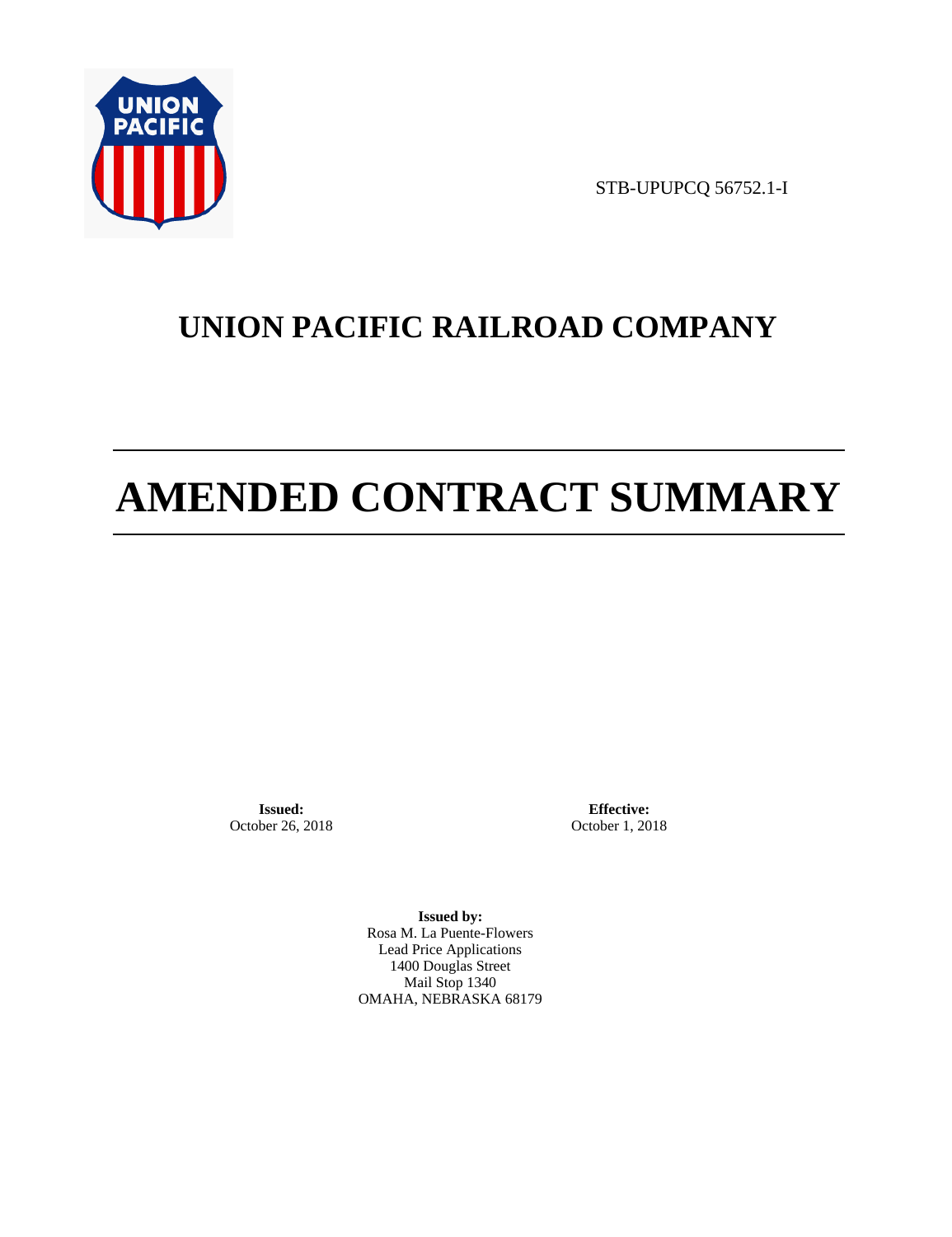FERROCARRIL MEXICANO S A DE C V Bosque De Ciruelos 99 - 4 Piso Col. Bosques De Las Lomas Mexico City, DF 11700

 UNION PACIFIC RAILROAD COMPANY 1400 Douglas St. Omaha, NE 68179

# **COMMODITY:**

Soybeans (Soya Beans)

#### **SHIPPER:**

CARGILL INC

#### **ORIGIN(S):**

 IA, ALTON/ASHTON GROUP (See Exhibit Definition) CARLETON, NE NE, FREMONT GROUP (See Exhibit Definition) GIBBON, NE NE, NCRC GROUP (See Exhibit Definition) TOPEKA GROUP (See Exhibit Definition) EMMETSBURG, IA **ADDITION**  ALBERT CITY, IA **ADDITION**  HARTLEY, IA **ADDITION**  HAVILAND, KS

#### **DESTINATION(S):**

CADEREYTA, NL

# **PORT(S):**

Not Applicable

#### **DURATION:**

 Effective Date: December 1, 2017 Amendment Effective Date: October 1, 2018 **ADDITION**  Expiration Date: September 30, 2019 **EXTENSION** 

# **RAIL CAR DATA:**

No cars dedicated to service under this Contract. Cars are provided on a common carrier basis only.

#### **RATES & CHARGES:**

Not applicable

# **VOLUME:**

 Minimum shipment of 107 carloads. Multiple Car Shipments Single Car Shipments **DELETION** 

### **SPECIAL FEATURES:**

Special Switching Provision

# **SPECIAL NOTICE:**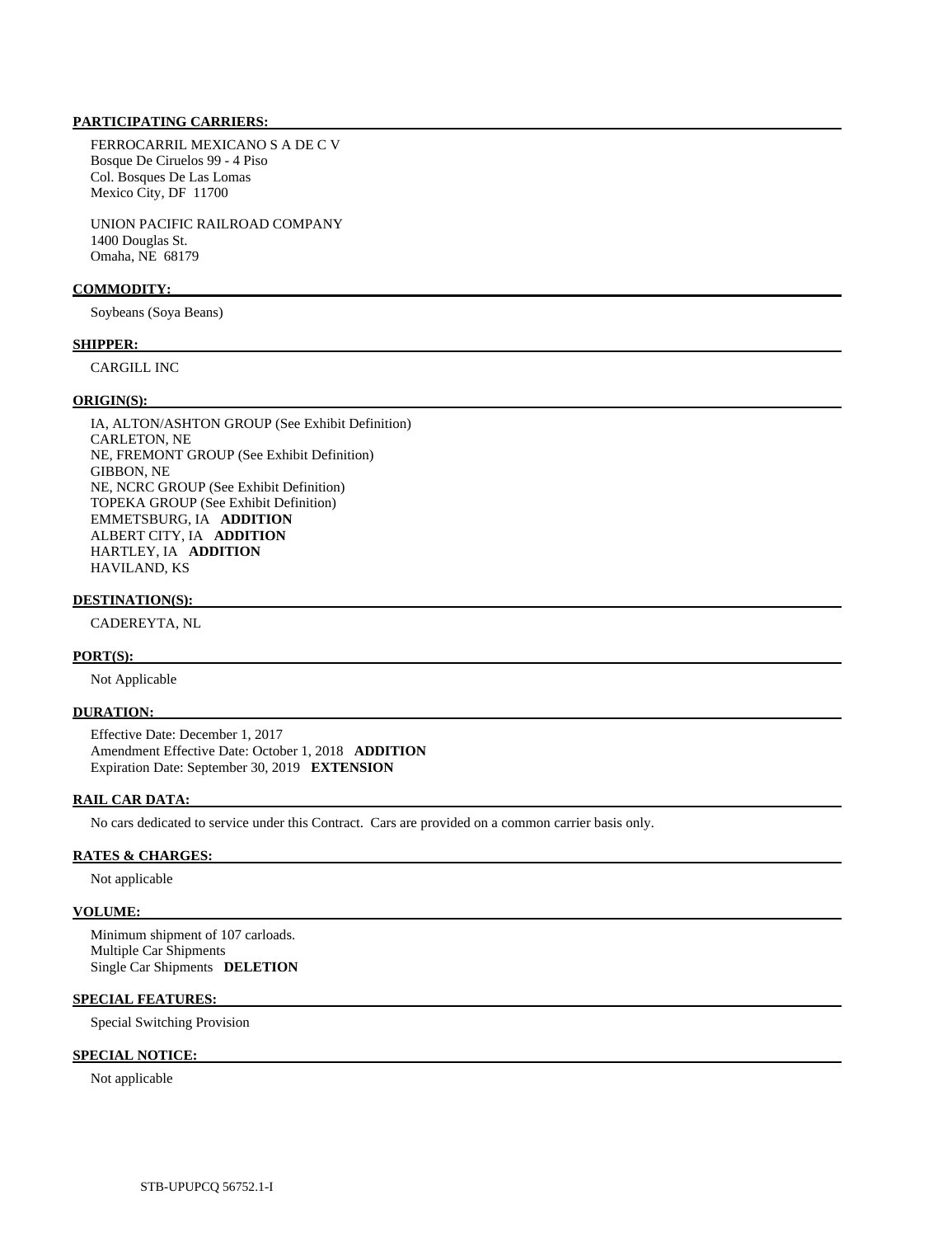# **EXHIBIT DEFINITIONS:**

 IA, ALTON/ASHTON GROUP consist of: ALTON, IA ASHTON, IA NE, FREMONT GROUP consist of: COUNCIL BLUFFS, IA SHELTON, NE NE, NCRC GROUP consist of: ALBION, NE BRAINARD, NE ENOLA, NE MONROE, NE ORD, NE POLK, NE SHELBY, NE ST EDWARD, NE STROMSBURG, NE YANKA, NE TOPEKA GROUP consist of: ATCHISON, KS **ADDITION**  SALINA, KS **ADDITION**  TOPEKA, KS **ADDITION**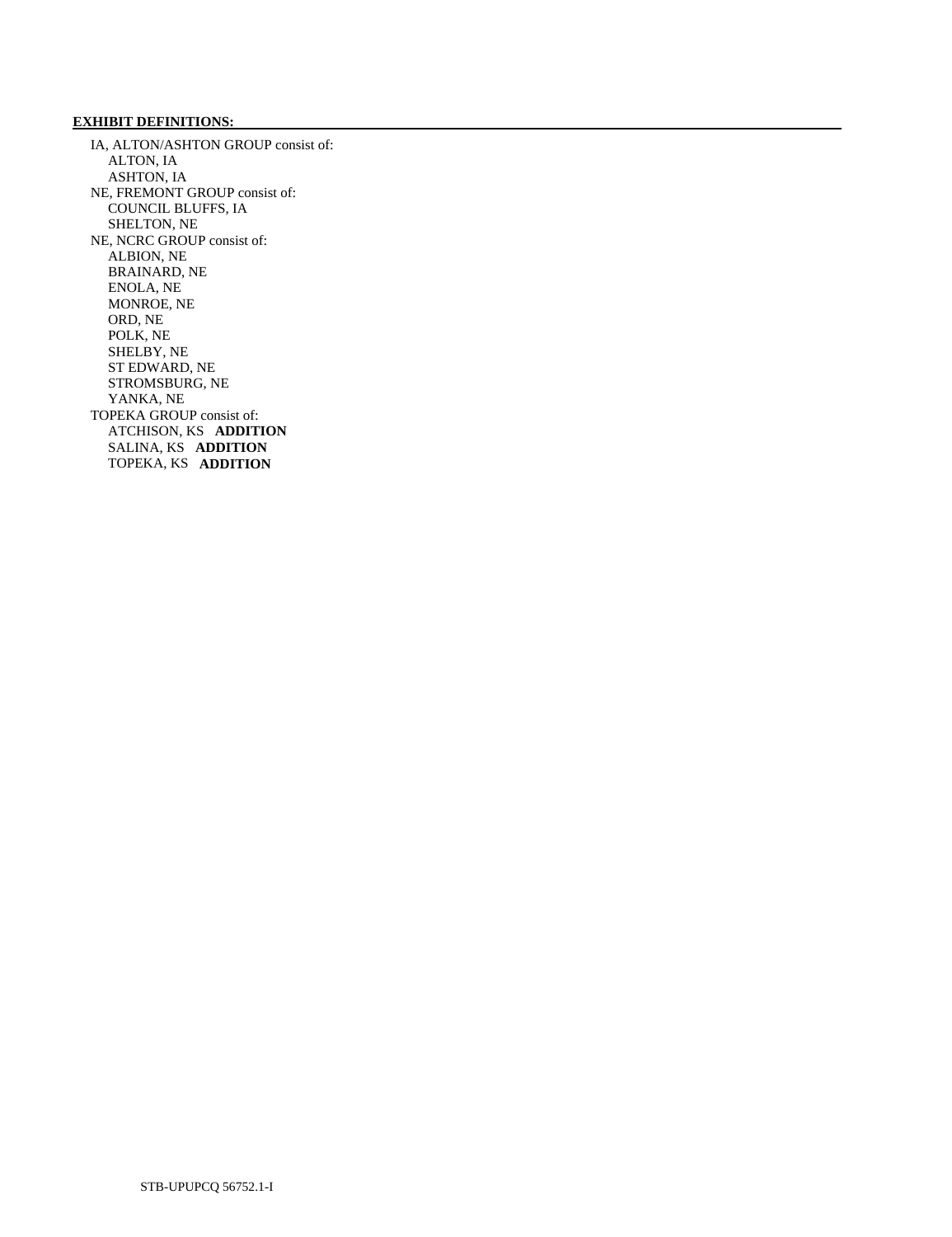

STB-UPUPCQ 76089.026-Q

# **UNION PACIFIC RAILROAD COMPANY**

# **AMENDED CONTRACT SUMMARY**

**Issued:**  October 25, 2018

**Effective:** January 1, 2018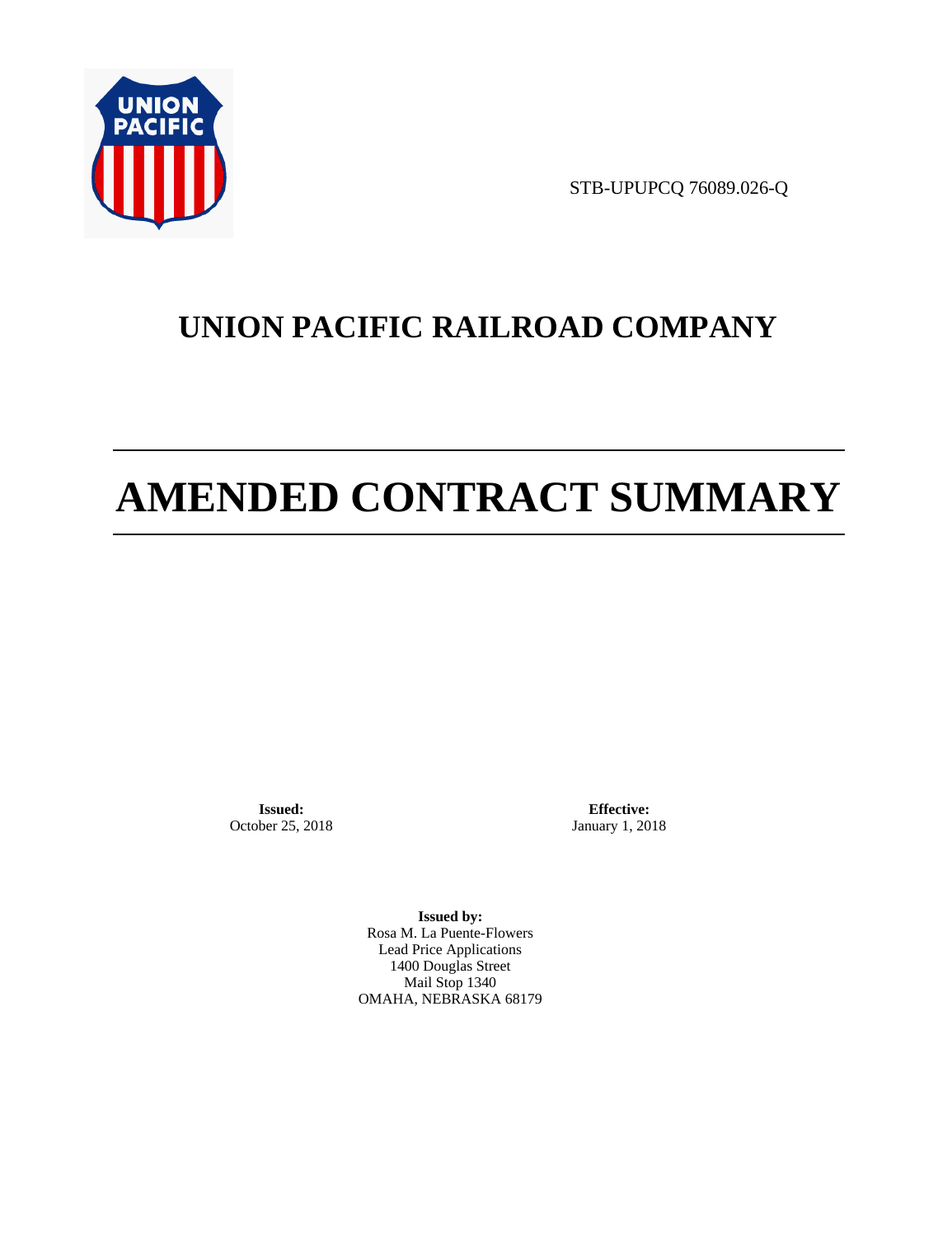CSX TRANSPORTATION 500 Water Street Jacksonville, FL 32202

 NEW ENGLAND CENTRAL RAILROAD INC Manager Contracts 2 Federal Street, Suite 201 St Albins, VT 054782003

 NEW YORK SUSQUEHANNA AND WESTERN RAILWAY CORP One Railroad Avenue Cooperstown, NY 13326

 UNION PACIFIC RAILROAD COMPANY 1400 Douglas St. Omaha, NE 68179

#### **COMMODITY:**

 Bicarbonate Of Soda, Animal Feed Grade Sodium Sesquicarbonate, Animal Feed Grade

#### **SHIPPER:**

CHURCH & DWIGHT CO INC

# **ORIGIN(S):**

ALCHEM GROUP (See Exhibit Definition)

# **DESTINATION(S):**

 OKEECHOBEE, FL HAMILTON, MI UPPER SANDUSKY, OH SWANTON, VT CANTON, NY ADAMS CENTER, NY **ADDITION**  WATERVILLE, NY **ADDITION**  LIVERPOOL, NY HUNTINGDON, PQ

#### **PORT(S):**

Not Applicable

# **DURATION:**

 Effective Date: February 1, 2010 Amendment Effective Date: January 1, 2018 **ADDITION**  Expiration Date: December 31, 2018 **EXTENSION** 

## **RAIL CAR DATA:**

No cars dedicated to service under this Contract. Cars are provided on a common carrier basis only.

# **RATES & CHARGES:**

Not applicable

### **VOLUME:**

Single Car Shipments

# **SPECIAL FEATURES:**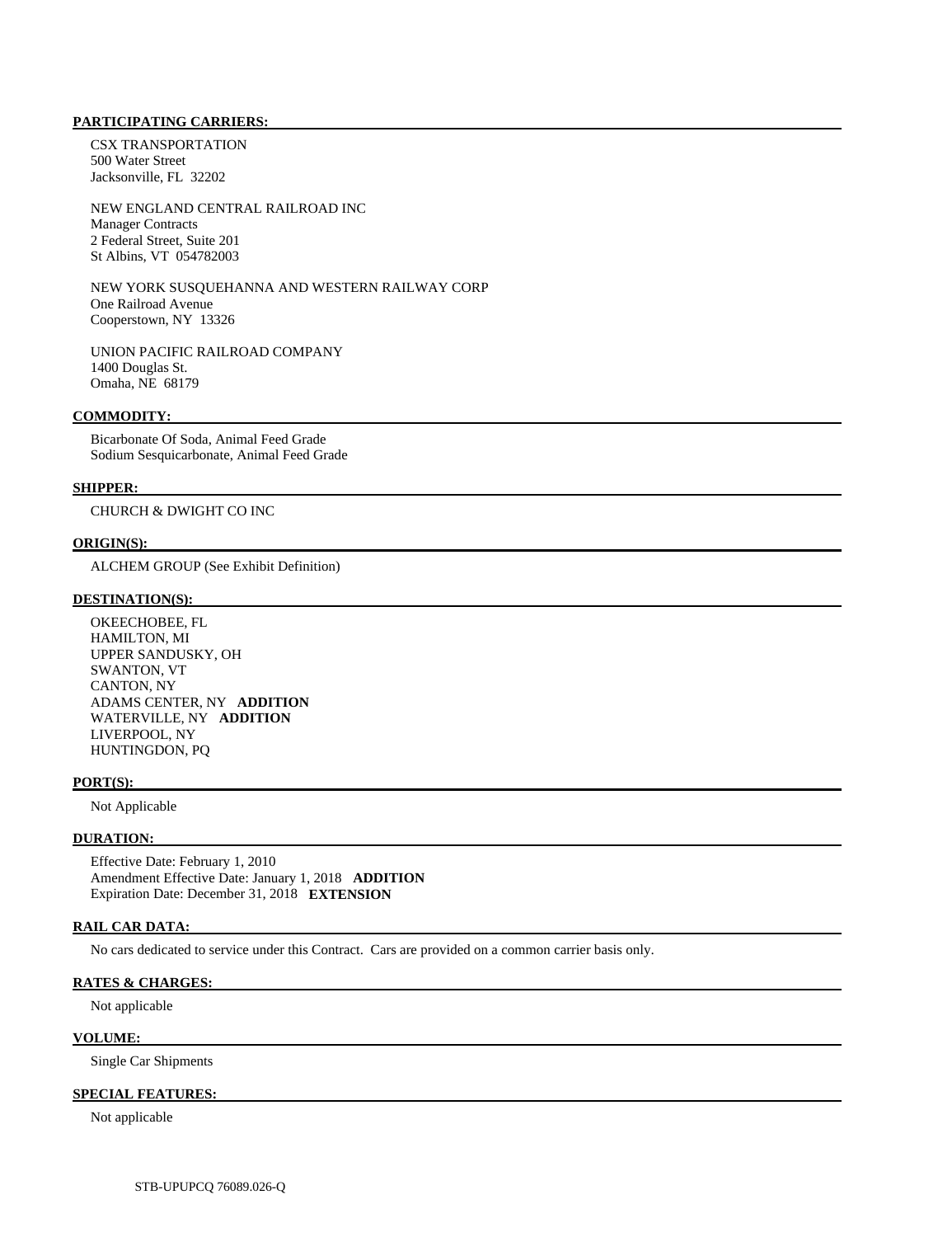# **SPECIAL NOTICE:**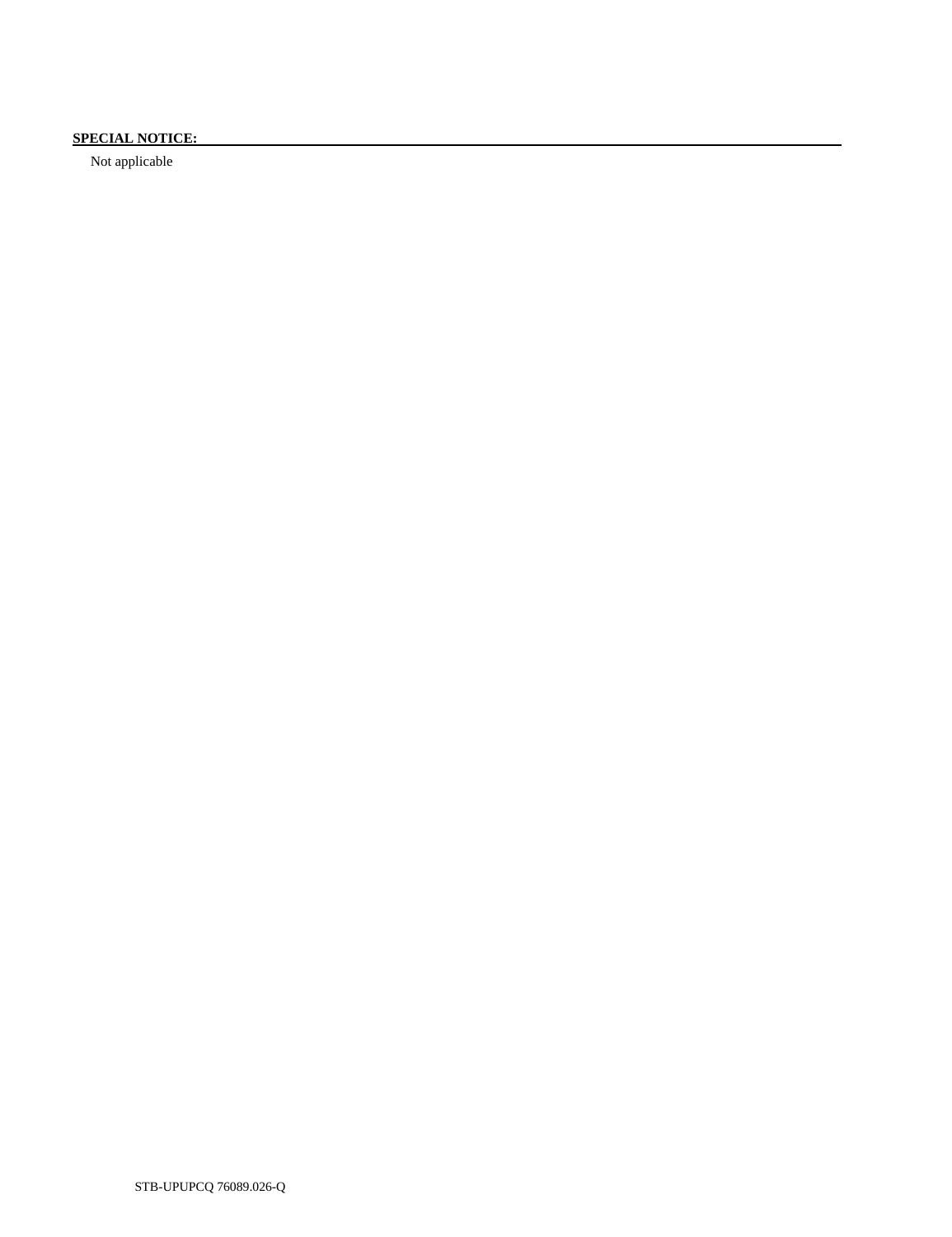# **EXHIBIT DEFINITIONS:**

 ALCHEM GROUP consist of: ALCHEM, WY GREEN RIVER, WY SOLVAY, WY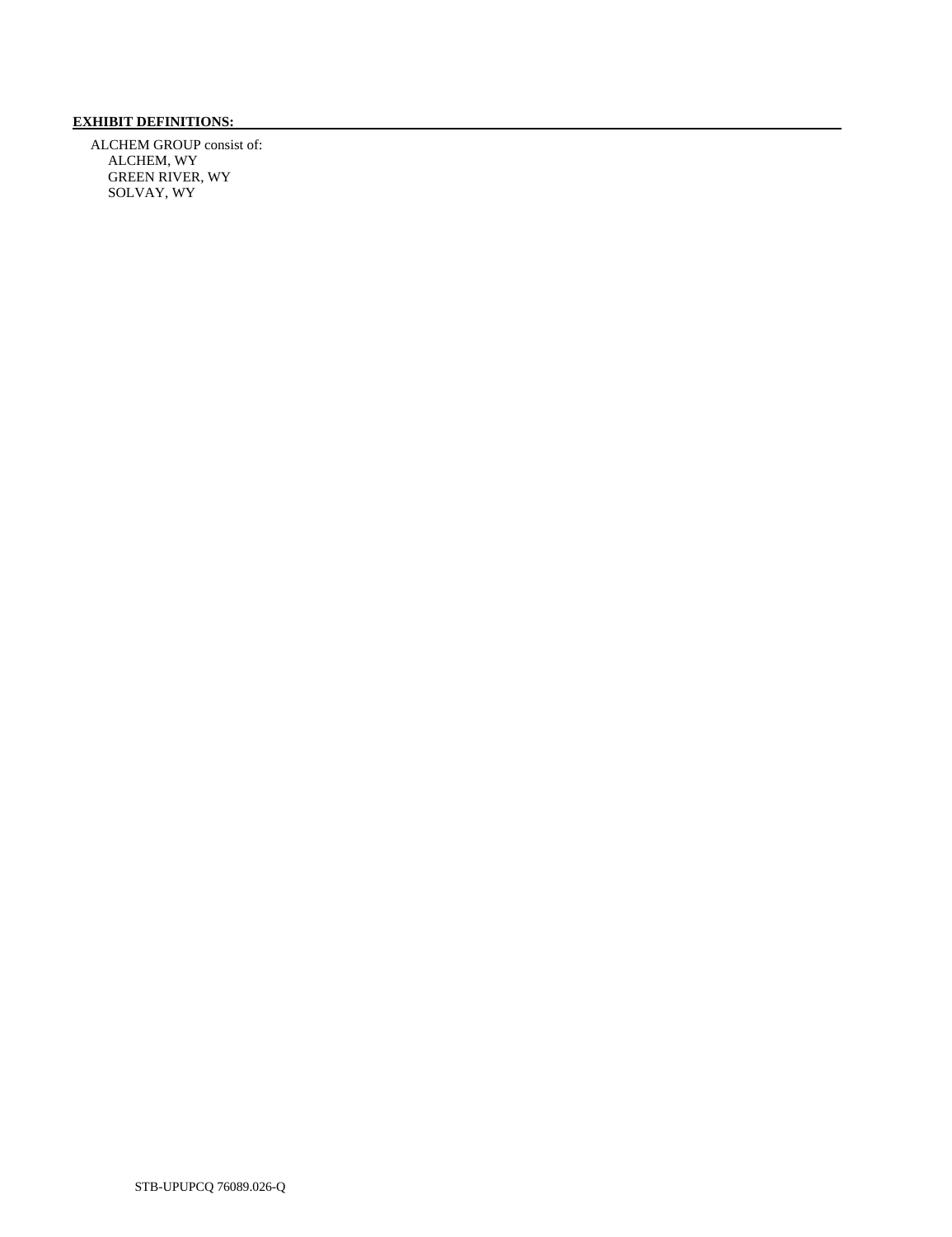

STB-UPUPCQ 99448-N

# **UNION PACIFIC RAILROAD COMPANY**

# **AMENDED CONTRACT SUMMARY**

**Issued:**  October 26, 2018

**Effective:** June 1, 2018